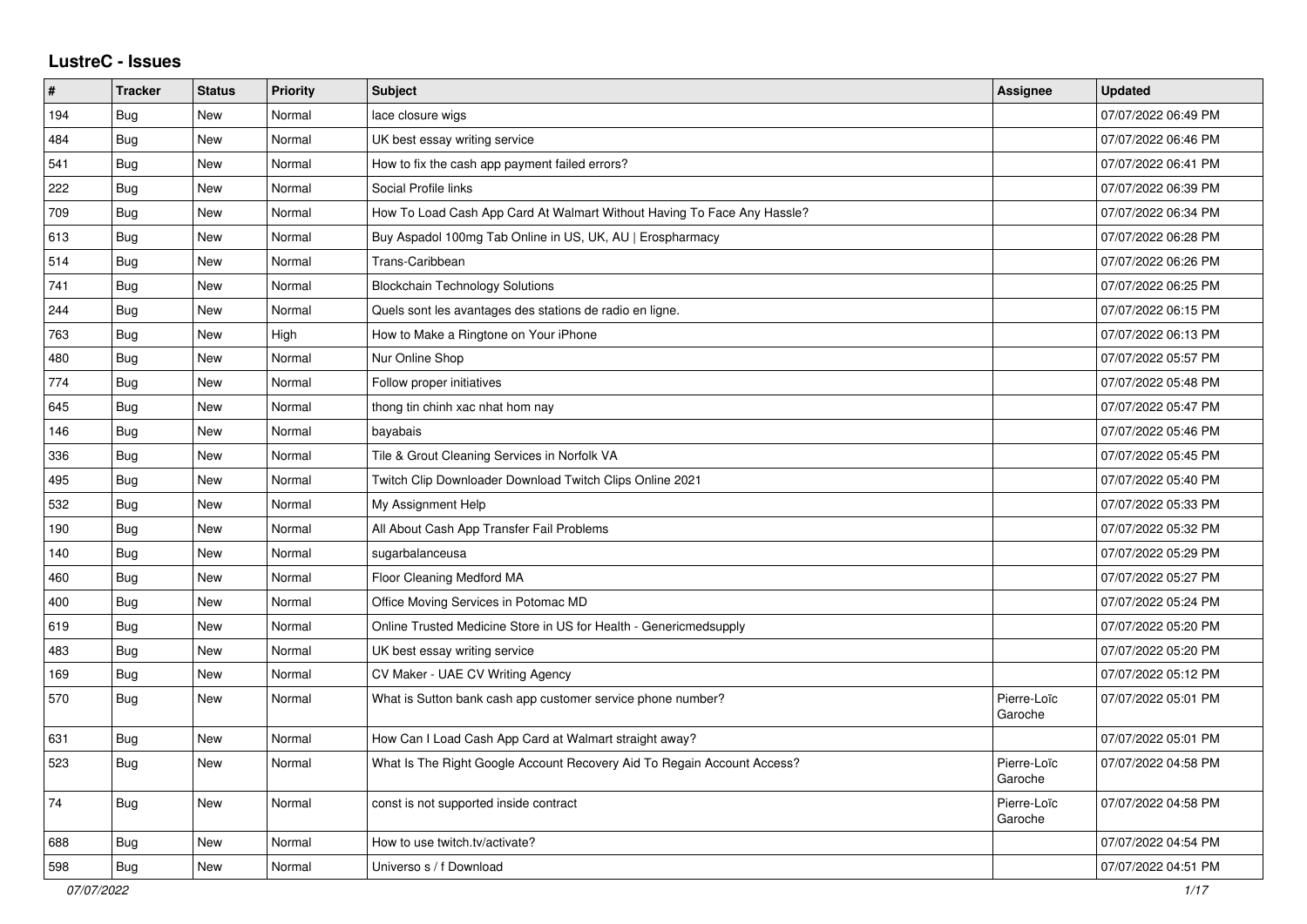| $\vert$ # | <b>Tracker</b> | <b>Status</b> | <b>Priority</b> | Subject                                                                                | <b>Assignee</b>        | <b>Updated</b>      |
|-----------|----------------|---------------|-----------------|----------------------------------------------------------------------------------------|------------------------|---------------------|
| 614       | Bug            | New           | Normal          | Como baixar o MOD APK no celular                                                       |                        | 07/07/2022 04:48 PM |
| 506       | <b>Bug</b>     | New           | Normal          | www.trendmicro.com/activate                                                            |                        | 07/07/2022 04:47 PM |
| 783       | <b>Bug</b>     | New           | Normal          | How Do I Determine The Reasons And Solutions To Fix Cash App Transfer Failed?          |                        | 07/07/2022 04:46 PM |
| 501       | Bug            | New           | Normal          | How Do I Annihilate Cash App Transfer Failed Problems Effectively                      | Pierre-Loïc<br>Garoche | 07/07/2022 04:43 PM |
| 706       | <b>Bug</b>     | New           | Normal          | How Can You Cancel A Cash App Payment Without Any Prior Information?                   |                        | 07/07/2022 04:37 PM |
| 504       | Bug            | New           | Normal          | A beginner should always look for online Java assignment help!                         |                        | 07/07/2022 04:33 PM |
| 1108      | Bug            | New           | Normal          | Six Guns Mod Apk Answers Your Questions                                                |                        | 07/07/2022 04:28 PM |
| 258       | <b>Bug</b>     | New           | Normal          | Fake Nike Dunk High AMBUSH Deep Royal                                                  |                        | 07/07/2022 04:28 PM |
| 490       | Bug            | New           | Normal          | Unlock cash app account by getting quick solutions from the technical executives       |                        | 07/07/2022 04:22 PM |
| 279       | <b>Bug</b>     | New           | High            | What is an essential feature of an internal communications app?                        |                        | 07/07/2022 04:20 PM |
| 275       | Bug            | New           | Normal          | Activate Cash App Card With Or Without QR - Step By Step Guide                         | Pierre-Loïc<br>Garoche | 07/07/2022 04:17 PM |
| 345       | <b>Bug</b>     | New           | Normal          | Stain Protection Services in Chesapeake VA                                             |                        | 07/07/2022 04:09 PM |
| 728       | <b>Bug</b>     | New           | Normal          | Will Cash App refund money if scammed? Hitches With Optimum Ease                       |                        | 07/07/2022 04:07 PM |
| 267       | Bug            | New           | Normal          | How To Use Internet Radio Services To Listen To Your Favorite Songs                    |                        | 07/07/2022 04:03 PM |
| 246       | <b>Bug</b>     | New           | Normal          | The Beast App                                                                          |                        | 07/07/2022 04:03 PM |
| 655       | Bug            | New           | Normal          | <b>Eggplant Health Benefits</b>                                                        |                        | 07/07/2022 04:01 PM |
| 473       | <b>Bug</b>     | New           | Normal          | Floor Stripping Arlington MA                                                           |                        | 07/07/2022 03:59 PM |
| 609       | Bug            | New           | High            | Online Trusted Medicine Store in US for Health - Genericmedsupply                      |                        | 07/07/2022 03:54 PM |
| 781       | <b>Bug</b>     | New           | Normal          | Free Whatsapp Group to Join                                                            |                        | 07/07/2022 03:54 PM |
| 587       | Bug            | New           | Normal          | Why Picsart Pro Offers Great Features                                                  |                        | 07/07/2022 03:50 PM |
| 209       | Bug            | New           | Normal          | Neglect to access old Cash App account considering message notice issue? Contact help. |                        | 07/07/2022 03:50 PM |
| 333       | <b>Bug</b>     | New           | Normal          | Mold Removal Services in Norfolk VA                                                    |                        | 07/07/2022 03:50 PM |
| 513       | Bug            | New           | Normal          | Unlock cash app account using the easy steps:                                          | Anonymous              | 07/07/2022 03:49 PM |
| 1128      | <b>Bug</b>     | New           | Normal          | cvjvfbdi                                                                               | Hamza<br>Bourbouh      | 07/07/2022 03:46 PM |
| 716       | <b>Bug</b>     | New           | Normal          | La celebración de un BabyShower.                                                       |                        | 07/07/2022 03:43 PM |
| 282       | Bug            | New           | Normal          | Activate Cash App Card: Learn Simple Steps & Fix Errors                                |                        | 07/07/2022 03:39 PM |
| 788       | <b>Bug</b>     | New           | Normal          | Intro Maker Mod APK                                                                    |                        | 07/07/2022 03:38 PM |
| 228       | Bug            | New           | Normal          | Why Does Cash App Transaction Failed? - Here Is the Answer                             |                        | 07/07/2022 03:38 PM |
| 534       | Bug            | New           | Normal          | Know how to initiate cash app refund by contacting the technical team                  | Pierre-Loïc<br>Garoche | 07/07/2022 03:31 PM |
| 782       | <b>Bug</b>     | New           | Normal          | Comment faire une sonnerie téléphonique                                                |                        | 07/07/2022 03:30 PM |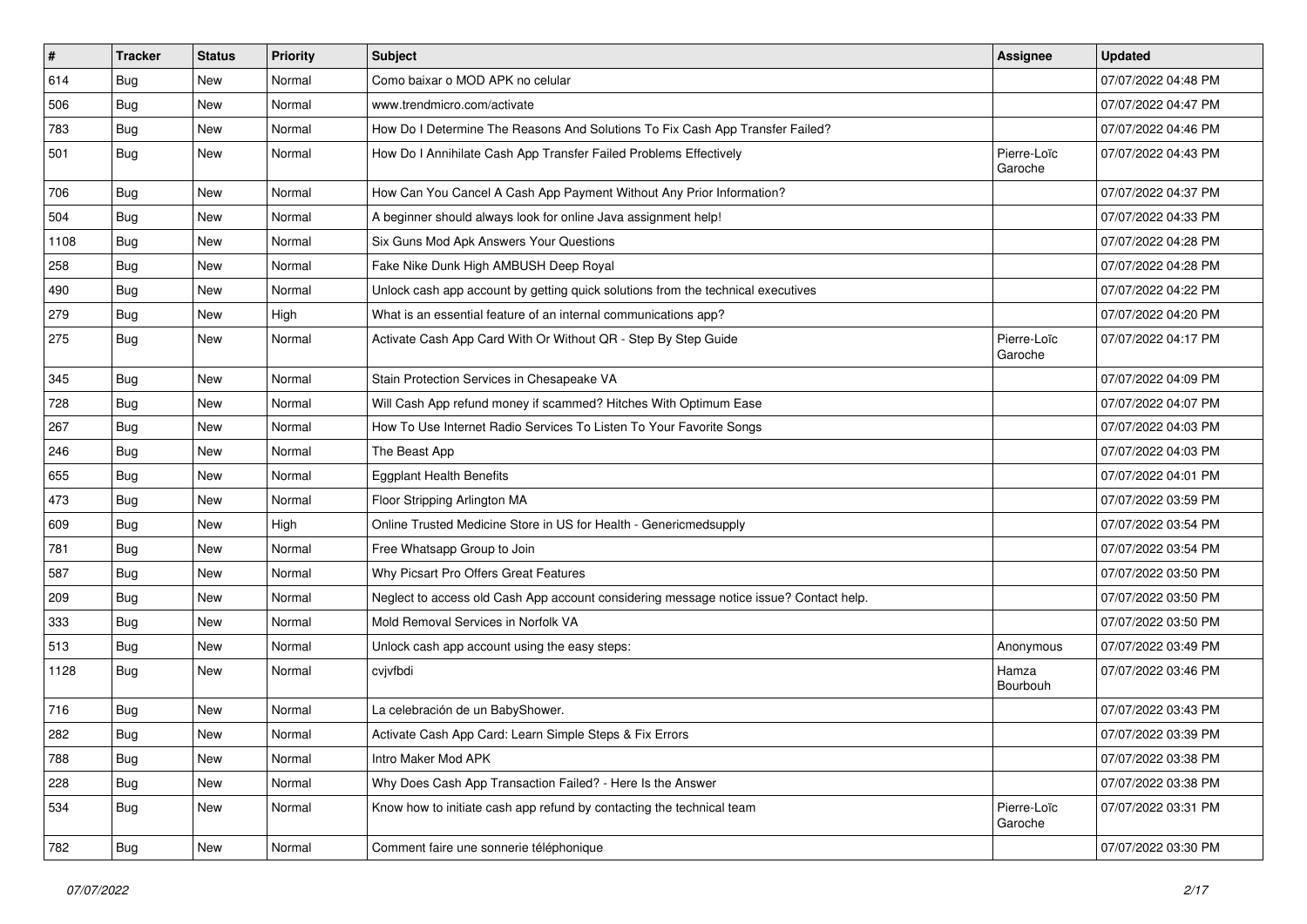| $\vert$ # | <b>Tracker</b> | <b>Status</b> | Priority | <b>Subject</b>                                                                                                                                                                                                                                                        | Assignee               | <b>Updated</b>      |
|-----------|----------------|---------------|----------|-----------------------------------------------------------------------------------------------------------------------------------------------------------------------------------------------------------------------------------------------------------------------|------------------------|---------------------|
| 593       | <b>Bug</b>     | New           | Normal   | Eiffel Spark Ultimate C2 SN series is a fully synthetic range of advanced performance engine oils blended in<br>high performance fully synthetic (PAO – polyalphaolefin) basestocks fortified with advanced technology additive<br>system, specifically formulated to |                        | 07/07/2022 03:21 PM |
| 450       | Bug            | New           | Normal   | Floor Stripping Quincy MA                                                                                                                                                                                                                                             |                        | 07/07/2022 03:19 PM |
| 687       | Bug            | New           | Normal   | How to use twitch.tv/activate?                                                                                                                                                                                                                                        |                        | 07/07/2022 03:17 PM |
| 488       | Bug            | New           | Normal   | Quick solution to solve cash app dispute by the technical team                                                                                                                                                                                                        |                        | 07/07/2022 03:04 PM |
| 961       | Bug            | New           | Normal   | TeaTv is an Android                                                                                                                                                                                                                                                   |                        | 07/07/2022 03:00 PM |
| 502       | Bug            | <b>New</b>    | Normal   | Les instructions pour définir des sonneries pour iPhone sont simples et faciles à suivre                                                                                                                                                                              |                        | 07/07/2022 02:56 PM |
| 76        | <b>Bug</b>     | New           | Normal   | Import error: Load error: imported node real to int declared in a regular Lustre file. File "include/conv.lusi", line<br>1, characters 0-64:                                                                                                                          |                        | 07/07/2022 02:46 PM |
| 542       | Bug            | New           | Normal   | Web N Logo Design                                                                                                                                                                                                                                                     |                        | 07/07/2022 02:46 PM |
| 677       | Bug            | New           | Normal   | Logo Design Services Near Me                                                                                                                                                                                                                                          |                        | 07/07/2022 02:44 PM |
| 188       | Bug            | New           | Normal   | Why are university students buying assignments online?                                                                                                                                                                                                                | Pierre-Loïc<br>Garoche | 07/07/2022 02:34 PM |
| 742       | Bug            | New           | Normal   | How Long Does Cash App Support Take To Respond For A Better Support?                                                                                                                                                                                                  |                        | 07/07/2022 02:29 PM |
| 628       | Bug            | New           | Normal   | CV reviewing services!                                                                                                                                                                                                                                                |                        | 07/07/2022 02:22 PM |
| 88        | <b>Bug</b>     | New           | Normal   | kind2 output: When for node arguments                                                                                                                                                                                                                                 | Pierre-Loïc<br>Garoche | 07/07/2022 02:12 PM |
| 492       | Bug            | <b>New</b>    | Normal   | HD Streamz MOD APK v3.5.5 (Keine Werbung)                                                                                                                                                                                                                             |                        | 07/07/2022 01:59 PM |
| 251       | Bug            | New           | Normal   | All About Cash App Transfer Fail Problems                                                                                                                                                                                                                             | Pierre-Loïc<br>Garoche | 07/07/2022 01:55 PM |
| 622       | Bug            | New           | Normal   | CheapestMedsShop   100% Safe Medicines Online in UK & AUS.                                                                                                                                                                                                            |                        | 07/07/2022 01:46 PM |
| 120       | <b>Bug</b>     | New           | Normal   | ghfjtkx                                                                                                                                                                                                                                                               | Pierre-Loïc<br>Garoche | 07/07/2022 01:43 PM |
| 219       | Bug            | New           | Normal   | Free Ringtones for Cell Phones.                                                                                                                                                                                                                                       |                        | 07/07/2022 01:42 PM |
| 954       | Bug            | New           | Normal   | AZ Screen Recorder Mod                                                                                                                                                                                                                                                |                        | 07/07/2022 01:37 PM |
| 638       | Bug            | <b>New</b>    | Normal   | Run 3 game                                                                                                                                                                                                                                                            |                        | 07/07/2022 01:28 PM |
| 168       | Bug            | New           | Normal   | UFC 256 Live Stream Online                                                                                                                                                                                                                                            |                        | 07/07/2022 01:21 PM |
| 766       | Bug            | <b>New</b>    | Normal   | Pobreflix Mod APK Review                                                                                                                                                                                                                                              |                        | 07/07/2022 01:17 PM |
| 469       | <b>Bug</b>     | New           | Normal   | Germs Removal Westchester MA                                                                                                                                                                                                                                          |                        | 07/07/2022 01:14 PM |
| 347       | <b>Bug</b>     | New           | Normal   | Eco/Green Cleaning Services in Chesapeake VA                                                                                                                                                                                                                          |                        | 07/07/2022 01:11 PM |
| 658       | Bug            | New           | Normal   | Watermelon Nutrition Facts And Health Benefits                                                                                                                                                                                                                        |                        | 07/07/2022 01:10 PM |
| 75        | <b>Bug</b>     | New           | Normal   | exception File "checks/algebraicLoop.ml", line 368, characters 16-22: Assertion failed                                                                                                                                                                                |                        | 07/07/2022 01:09 PM |
| 531       | Bug            | New           | Normal   | Cheap Assignment Writing Service UK                                                                                                                                                                                                                                   | Anonymous              | 07/07/2022 01:02 PM |
| 798       | <b>Bug</b>     | New           | Normal   | Who Is an ETL Engineer                                                                                                                                                                                                                                                |                        | 07/07/2022 01:02 PM |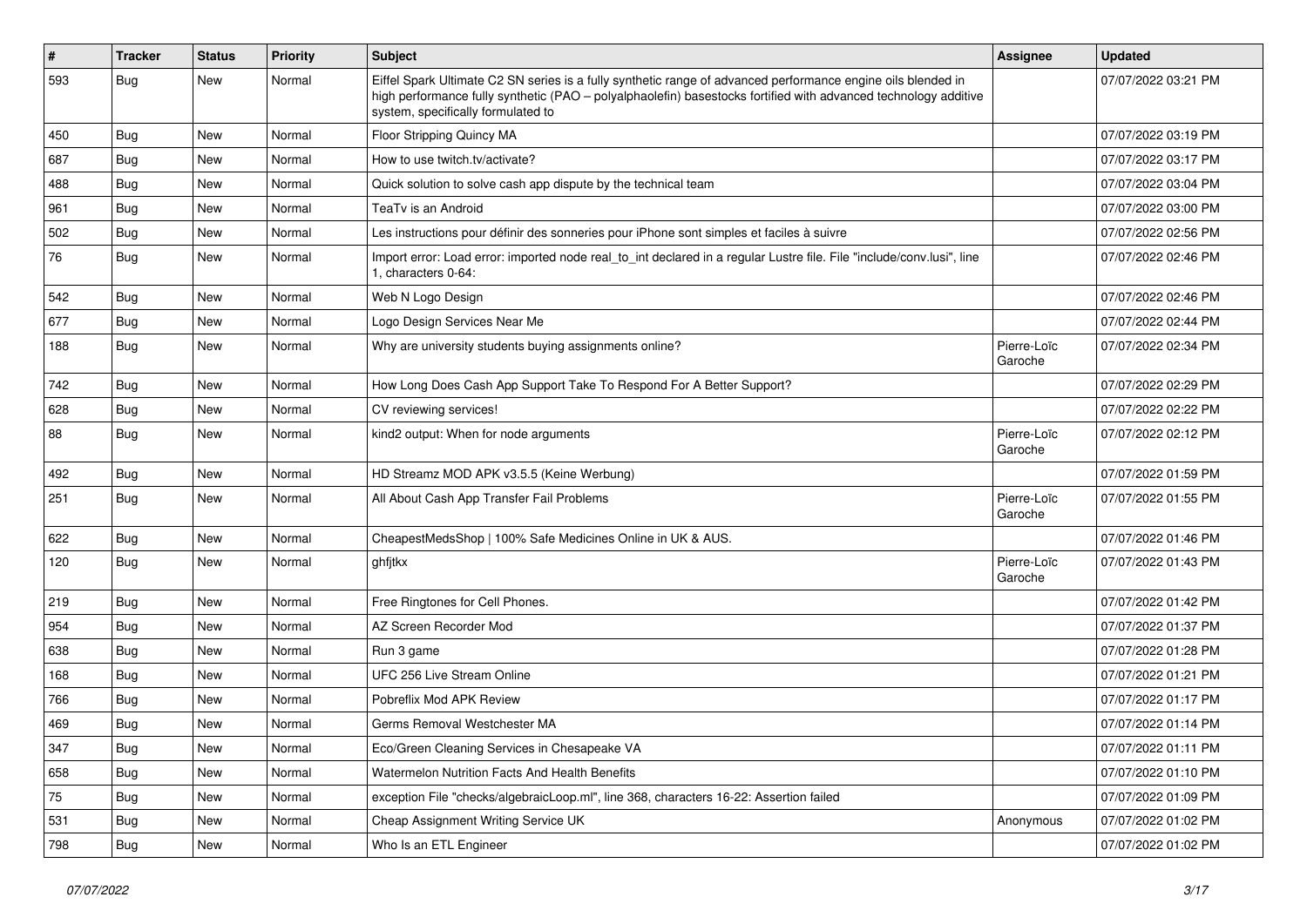| #    | <b>Tracker</b> | <b>Status</b> | <b>Priority</b> | Subject                                                                              | Assignee               | <b>Updated</b>      |
|------|----------------|---------------|-----------------|--------------------------------------------------------------------------------------|------------------------|---------------------|
| 461  | <b>Bug</b>     | New           | Normal          | Germs Removal Medford MA                                                             |                        | 07/07/2022 12:56 PM |
| 519  | Bug            | New           | Normal          | Are you finding online UK Assignment writers?                                        |                        | 07/07/2022 12:55 PM |
| 714  | Bug            | New           | Normal          | Cuevana 3 Premium - Enjoy Your Favorite Movies and TV Shows on Your Smart TV         |                        | 07/07/2022 12:54 PM |
| 636  | <b>Bug</b>     | New           | Normal          | What is the most popular furniture color?                                            |                        | 07/07/2022 12:47 PM |
| 498  | Bug            | New           | Normal          | Téléchargeur SoundCloud : SoundCloud en Mp3                                          | Christophe<br>Garion   | 07/07/2022 12:46 PM |
| 92   | Bug            | New           | High            | expression should have been normalized in EMF backend                                | Pierre-Loïc<br>Garoche | 07/07/2022 12:43 PM |
| 494  | Bug            | New           | Normal          | <b>Buy Discussion Post</b>                                                           |                        | 07/07/2022 12:40 PM |
| 486  | Bug            | New           | Low             | HP Wireless Printer Setup                                                            | Anonymous              | 07/07/2022 12:36 PM |
| 712  | Bug            | New           | Normal          | Tips and Tricks                                                                      |                        | 07/07/2022 12:30 PM |
| 940  | <b>Bug</b>     | New           | Normal          | What is Plex and Is Plex Legal?                                                      |                        | 07/07/2022 12:28 PM |
| 563  | Bug            | New           | Normal          | Understanding the Difference Between Free and Paid Mod Apks                          |                        | 07/07/2022 12:26 PM |
| 809  | Bug            | New           | Normal          | Smash Karts - immerse yourself in the exciting race                                  |                        | 07/07/2022 12:22 PM |
| 500  | Bug            | New           | Normal          | Simply contact the technical team, to find the solution to cash app refund problems. | Pierre-Loïc<br>Garoche | 07/07/2022 12:21 PM |
| 278  | Bug            | New           | Normal          | Cash App Help & Solutions - Here You Will Get Better Assistance                      |                        | 07/07/2022 12:18 PM |
| 601  | Bug            | New           | Normal          | Best Essay Writing Service UK                                                        | Pierre-Loïc<br>Garoche | 07/07/2022 12:14 PM |
| 765  | Bug            | <b>New</b>    | Normal          | Follow proper initiatives to check my cash app                                       |                        | 07/07/2022 12:04 PM |
| 239  | Bug            | New           | Normal          | Algunas características más de Choices MOD APK                                       |                        | 07/07/2022 12:01 PM |
| 505  | <b>Bug</b>     | New           | Normal          | www.trendmicro.com/activate                                                          |                        | 07/07/2022 11:59 AM |
| 487  | Bug            | New           | Normal          | Cheap Fake Dunks                                                                     |                        | 07/07/2022 11:55 AM |
| 235  | Bug            | New           | Low             | HP Printer Assistant Software   Download & Install HP Assistant                      |                        | 07/07/2022 11:47 AM |
| 789  | Bug            | New           | Normal          | Full version                                                                         |                        | 07/07/2022 11:47 AM |
| 659  | Bug            | New           | Normal          | Olive Oil Properties And Health Benefits                                             |                        | 07/07/2022 11:36 AM |
| 1148 | <b>Bug</b>     | New           | Immediate       | Suonerie gratuite per Android                                                        |                        | 07/07/2022 11:35 AM |
| 947  | <b>Bug</b>     | New           | Normal          | is Disney Now and Disney Plus different?                                             |                        | 07/07/2022 11:33 AM |
| 248  | <b>Bug</b>     | New           | Normal          | Mobile ringtones and attractiveness ringtones                                        |                        | 07/07/2022 11:31 AM |
| 717  | Bug            | New           | Normal          | Disney Plus Apk - Watch Movies and TV Shows on Your Device                           |                        | 07/07/2022 11:29 AM |
| 280  | Bug            | New           | Normal          | Pacific Web Design                                                                   |                        | 07/07/2022 11:29 AM |
| 128  | Bug            | New           | Normal          | dfgbd                                                                                |                        | 07/07/2022 11:26 AM |
| 331  | <b>Bug</b>     | New           | Normal          | Water Extraction Services in Norfolk VA                                              |                        | 07/07/2022 11:26 AM |
| 724  | Bug            | New           | Normal          | Dial Chime Customer support number for a quick response                              |                        | 07/07/2022 11:24 AM |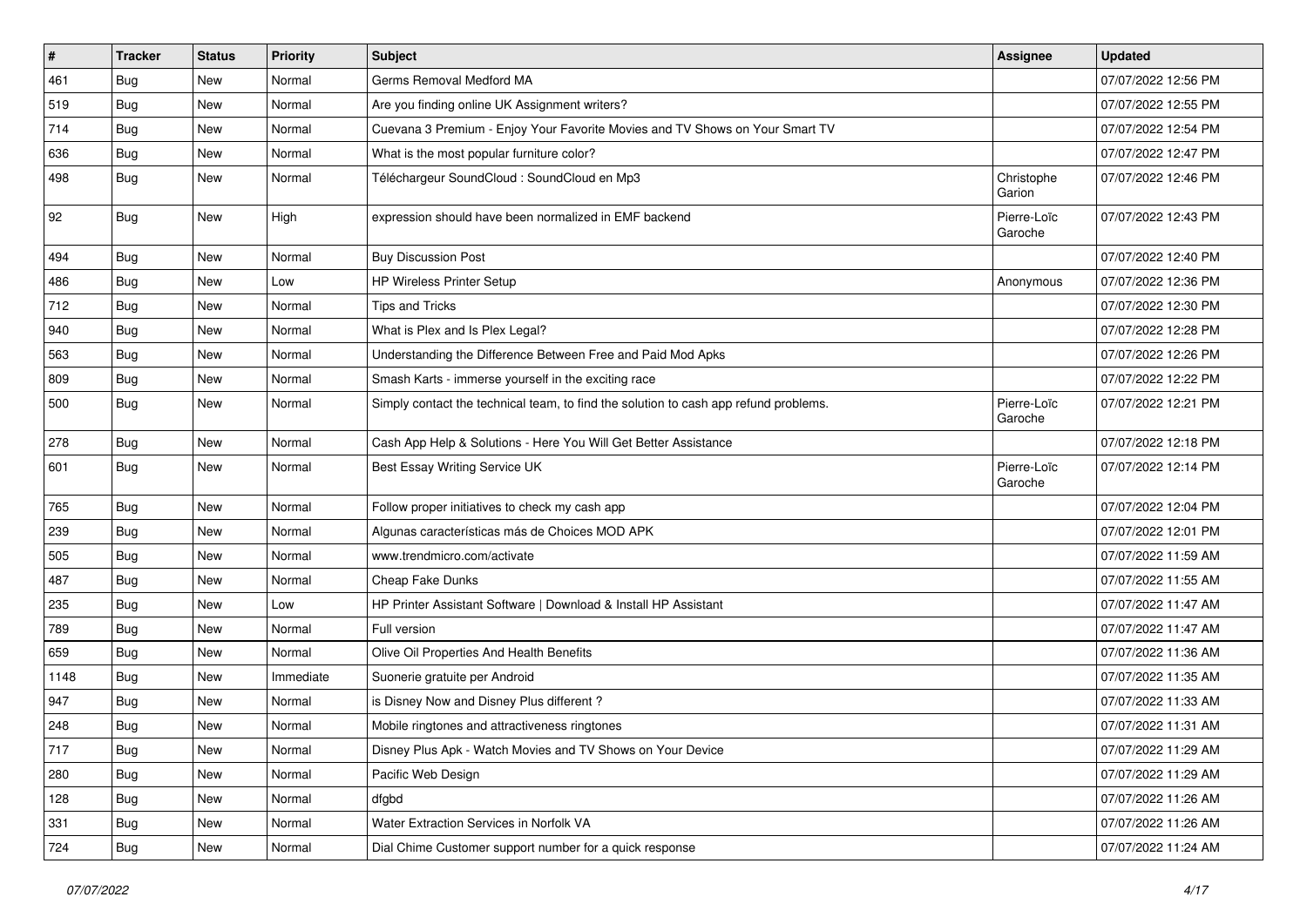| $\vert$ # | <b>Tracker</b> | <b>Status</b> | Priority | <b>Subject</b>                                                     | <b>Assignee</b>      | <b>Updated</b>      |
|-----------|----------------|---------------|----------|--------------------------------------------------------------------|----------------------|---------------------|
| 694       | <b>Bug</b>     | New           | Normal   | How to Get Guidance On How To Cash App Withdrawal Limit?           | Christophe<br>Garion | 07/07/2022 11:18 AM |
| 710       | Bug            | New           | Normal   | Take Necessary Assistance If You Are Unable Activate Cash App Card |                      | 07/07/2022 11:03 AM |
| 528       | Bug            | New           | Normal   | Korean Mag                                                         |                      | 07/07/2022 11:01 AM |
| 205       | Bug            | New           | Low      | Mens Designer Glasses                                              |                      | 07/07/2022 10:59 AM |
| 768       | <b>Bug</b>     | New           | Normal   | Where can you buy best jackets online?                             |                      | 07/07/2022 10:56 AM |
| 635       | Bug            | New           | Normal   | Buy Steroids Online with OurMedicnes.com   Best Quality Steroids   |                      | 07/07/2022 10:54 AM |
| 302       | Bug            | New           | Normal   | Auto Electrical Repair Services in Norcross GA                     |                      | 07/07/2022 10:52 AM |
| 950       | Bug            | New           | Normal   | ij.start canon                                                     |                      | 07/07/2022 10:49 AM |
| 529       | <b>Bug</b>     | New           | Normal   | Thop TV APK - Free Download for Android                            |                      | 07/07/2022 10:29 AM |
| 1147      | Bug            | New           | Normal   | puzzle game fix bug                                                |                      | 07/07/2022 10:24 AM |
| 201       | <b>Bug</b>     | New           | Normal   | closure wig                                                        |                      | 07/07/2022 10:20 AM |
| 670       | Bug            | New           | Normal   | JTWhatsApp Apk - The New and Improved WhatsApp                     |                      | 07/07/2022 10:17 AM |
| 1146      | Bug            | New           | Normal   | The site that provides the best free ringtones 2022                | Christophe<br>Garion | 07/07/2022 10:08 AM |
| 497       | Bug            | New           | Normal   | Fake Nike Dunk Low Off-White Lot 50                                |                      | 07/07/2022 09:39 AM |
| 784       | Bug            | New           | Normal   | How To Add Money On Cash App Card And Check The Funds?             |                      | 07/07/2022 09:36 AM |
| 820       | Bug            | New           | Normal   | Metal Slug Apk para Android                                        |                      | 07/07/2022 09:35 AM |
| 257       | <b>Bug</b>     | New           | Normal   | Best latte machines                                                |                      | 07/07/2022 09:35 AM |
| 183       | <b>Bug</b>     | New           | Normal   | Nursing Assignment Help Online                                     |                      | 07/07/2022 09:33 AM |
| 536       | <b>Bug</b>     | New           | Normal   | How to check the balance on the cash app card                      | Hamza<br>Bourbouh    | 07/07/2022 09:31 AM |
| 1073      | Bug            | New           | Normal   | <b>Cricut Design Space</b>                                         |                      | 07/07/2022 09:31 AM |
| 672       | Bug            | New           | Normal   | The easiest way to delete ringtones on iPhone                      |                      | 07/07/2022 09:20 AM |
| 507       | <b>Bug</b>     | New           | Normal   | central.bitdefender.com                                            |                      | 07/07/2022 09:16 AM |
| 689       | Bug            | New           | Normal   | How to use twitch.tv/activate?                                     |                      | 07/07/2022 09:08 AM |
| 489       | <b>Bug</b>     | New           | Normal   | Get cash app refund instantly if sent to the wrong person          |                      | 07/07/2022 09:07 AM |
| 218       | <b>Bug</b>     | New           | Normal   | Popular Educational trends                                         |                      | 07/07/2022 09:05 AM |
| 720       | Bug            | New           | Normal   | How does Cash App Phone Number provide a quick treatment?          |                      | 07/07/2022 09:00 AM |
| 732       | <b>Bug</b>     | New           | Normal   | Get rectifications steps about why cash app transfer failed        |                      | 07/07/2022 08:58 AM |
| 118       | <b>Bug</b>     | New           | Normal   | golf                                                               | Anonymous            | 07/07/2022 08:57 AM |
| 815       | <b>Bug</b>     | New           | Normal   | how do i call cash app customer service                            | Xavier Thirioux      | 07/07/2022 08:57 AM |
| 735       | Bug            | New           | Normal   | A quick fix of how to get money back from cash app stocks          |                      | 07/07/2022 08:55 AM |
| 699       | Bug            | New           | Normal   | Would you be able to utilize Cash App Twitch?                      |                      | 07/07/2022 08:55 AM |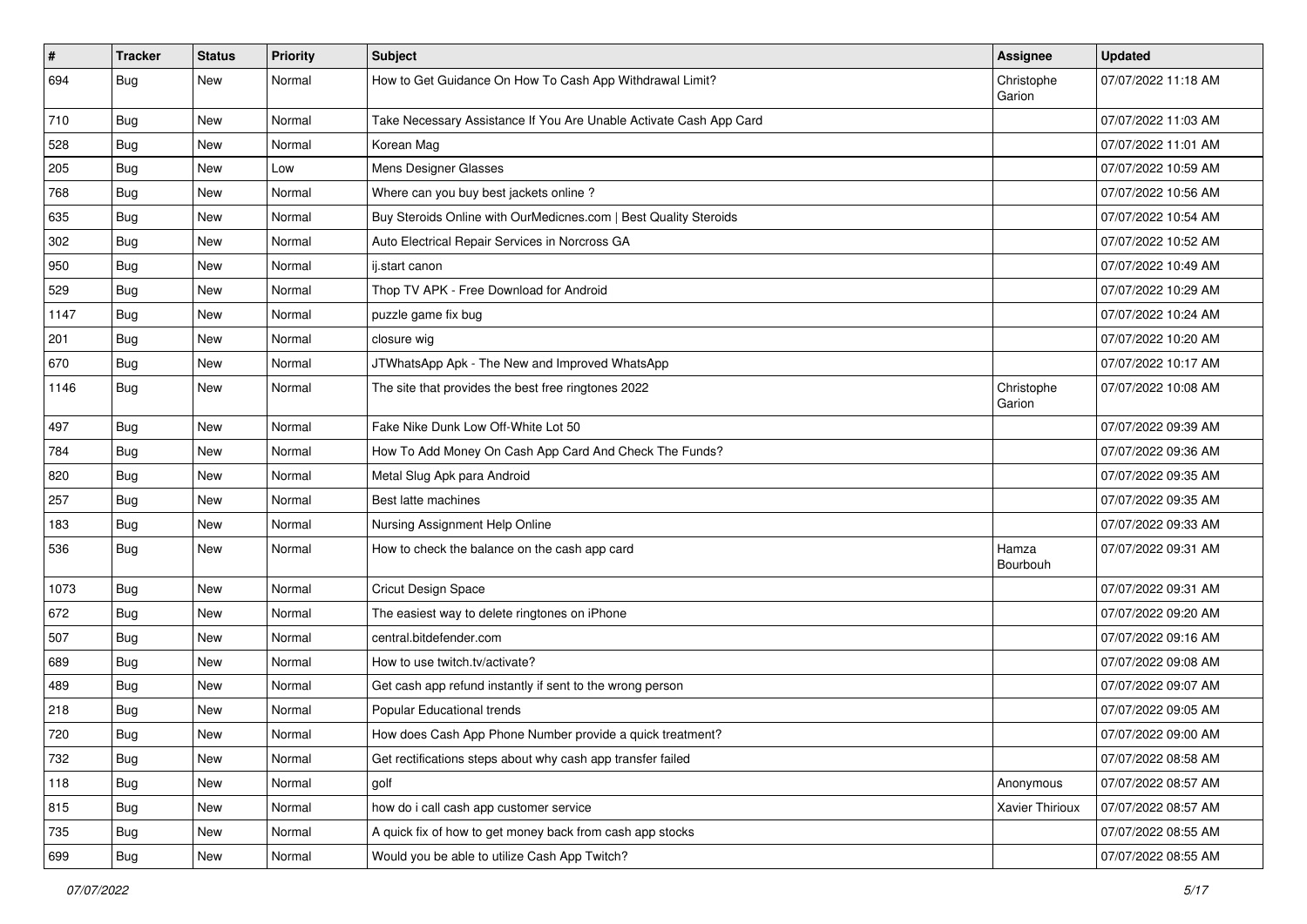| $\vert$ # | <b>Tracker</b> | <b>Status</b> | <b>Priority</b> | <b>Subject</b>                                                                                                                                           | <b>Assignee</b>        | <b>Updated</b>      |
|-----------|----------------|---------------|-----------------|----------------------------------------------------------------------------------------------------------------------------------------------------------|------------------------|---------------------|
| 234       | <b>Bug</b>     | New           | Normal          | My Personal Experience With the College Writing Services                                                                                                 |                        | 07/07/2022 08:53 AM |
| 1111      | <b>Bug</b>     | New           | Normal          | LOLBeans is a fun battle royale game where you race with other players while avoiding obstacles. Reach the<br>end of the course in competitive gameplay! |                        | 07/07/2022 08:52 AM |
| 1102      | Bug            | New           | Normal          | Charlottesville Travel Guide?                                                                                                                            |                        | 07/07/2022 08:50 AM |
| 211       | Bug            | New           | Normal          | Problem in Cash App rebate? Call Cash App customer service number for help.                                                                              |                        | 07/07/2022 08:48 AM |
| 764       | <b>Bug</b>     | New           | Normal          | What is available to see what I can watch HBO Max?                                                                                                       |                        | 07/07/2022 08:46 AM |
| 618       | Bug            | New           | Normal          | Buy Steroids Online with OurMedicnes.com   Best Quality Steroids                                                                                         |                        | 07/07/2022 08:45 AM |
| 380       | Bug            | New           | Normal          | Moving Services in McLean VA                                                                                                                             |                        | 07/07/2022 08:43 AM |
| 157       | Bug            | New           | Normal          | Forget cash app pin                                                                                                                                      |                        | 07/07/2022 08:42 AM |
| 586       | <b>Bug</b>     | New           | Normal          | Best Modifications For Your Mobile Phone                                                                                                                 |                        | 07/07/2022 08:38 AM |
| 567       | Bug            | New           | Normal          | Singapore assignment help                                                                                                                                |                        | 07/07/2022 08:32 AM |
| 958       | <b>Bug</b>     | New           | Normal          | Avail Cash app support service to know Sutton bank cash app number                                                                                       |                        | 07/07/2022 08:29 AM |
| 657       | Bug            | New           | Normal          | <b>Coconut Nutrition Facts And Health Benefits</b>                                                                                                       |                        | 07/07/2022 08:23 AM |
| 592       | Bug            | New           | Normal          | Deezer Premium APK - Baixe músicas de qualquer lugar do mundo de graça                                                                                   |                        | 07/07/2022 08:03 AM |
| 518       | Bug            | New           | Normal          | How To Check The Balance Of Cash App Account By Taking Cash App Support?                                                                                 |                        | 07/07/2022 07:52 AM |
| 705       | <b>Bug</b>     | New           | Normal          | wuxiaworld                                                                                                                                               |                        | 07/07/2022 07:52 AM |
| 822       | <b>Bug</b>     | New           | Normal          | Dowload Your Boyfriend Game                                                                                                                              |                        | 07/07/2022 07:49 AM |
| 581       | Bug            | New           | Normal          | E-Learning Course Help                                                                                                                                   |                        | 07/07/2022 07:25 AM |
| 198       | <b>Bug</b>     | New           | Normal          | DR. RECKEWEG R42 (HAEMOVENIN) (22ML)                                                                                                                     |                        | 07/07/2022 07:23 AM |
| 316       | Bug            | New           | Normal          | Finden Sie den besten Klingelton für Ihr Telefon                                                                                                         |                        | 07/07/2022 07:21 AM |
| 759       | <b>Bug</b>     | New           | Normal          | Canon IJ Network Tool                                                                                                                                    | Pierre-Loïc<br>Garoche | 07/07/2022 07:20 AM |
| 599       | Bug            | New           | Normal          | Do you know how to delete cash app account from your computer?                                                                                           |                        | 07/07/2022 07:19 AM |
| 922       | Bug            | New           | Normal          | Why Is The Need For Assignment Writing Services?                                                                                                         |                        | 07/07/2022 07:11 AM |
| 496       | <b>Bug</b>     | New           | Normal          | What is Live NetTV?                                                                                                                                      |                        | 07/07/2022 06:36 AM |
| 159       | Bug            | New           | Normal          | xfguih njgkh                                                                                                                                             |                        | 07/07/2022 06:21 AM |
| 984       | <b>Bug</b>     | New           | Normal          | How to disable, permanently delete Twitter account on phone, PC                                                                                          |                        | 07/07/2022 06:20 AM |
| 555       | <b>Bug</b>     | New           | Normal          | web design development in hyderabad                                                                                                                      |                        | 07/07/2022 06:19 AM |
| 989       | Bug            | New           | Normal          | Barewoods Wax Cigar                                                                                                                                      |                        | 07/07/2022 06:19 AM |
| 787       | Bug            | New           | Normal          | <b>Assured Assignment Help</b>                                                                                                                           |                        | 07/07/2022 05:59 AM |
| 265       | Bug            | New           | Normal          | 3 Faq's On Downloading To Your Apple Ipod                                                                                                                |                        | 07/07/2022 05:59 AM |
| 769       | <b>Bug</b>     | New           | Normal          | check my cash app                                                                                                                                        |                        | 07/07/2022 05:52 AM |
| 702       | <b>Bug</b>     | New           | Normal          | Avail Chime Customer Service to know How To Get Chime Bank Statement                                                                                     |                        | 07/07/2022 05:44 AM |
| 181       | <b>Bug</b>     | New           | Normal          | Healthcare Custom Writing Services                                                                                                                       |                        | 07/07/2022 05:30 AM |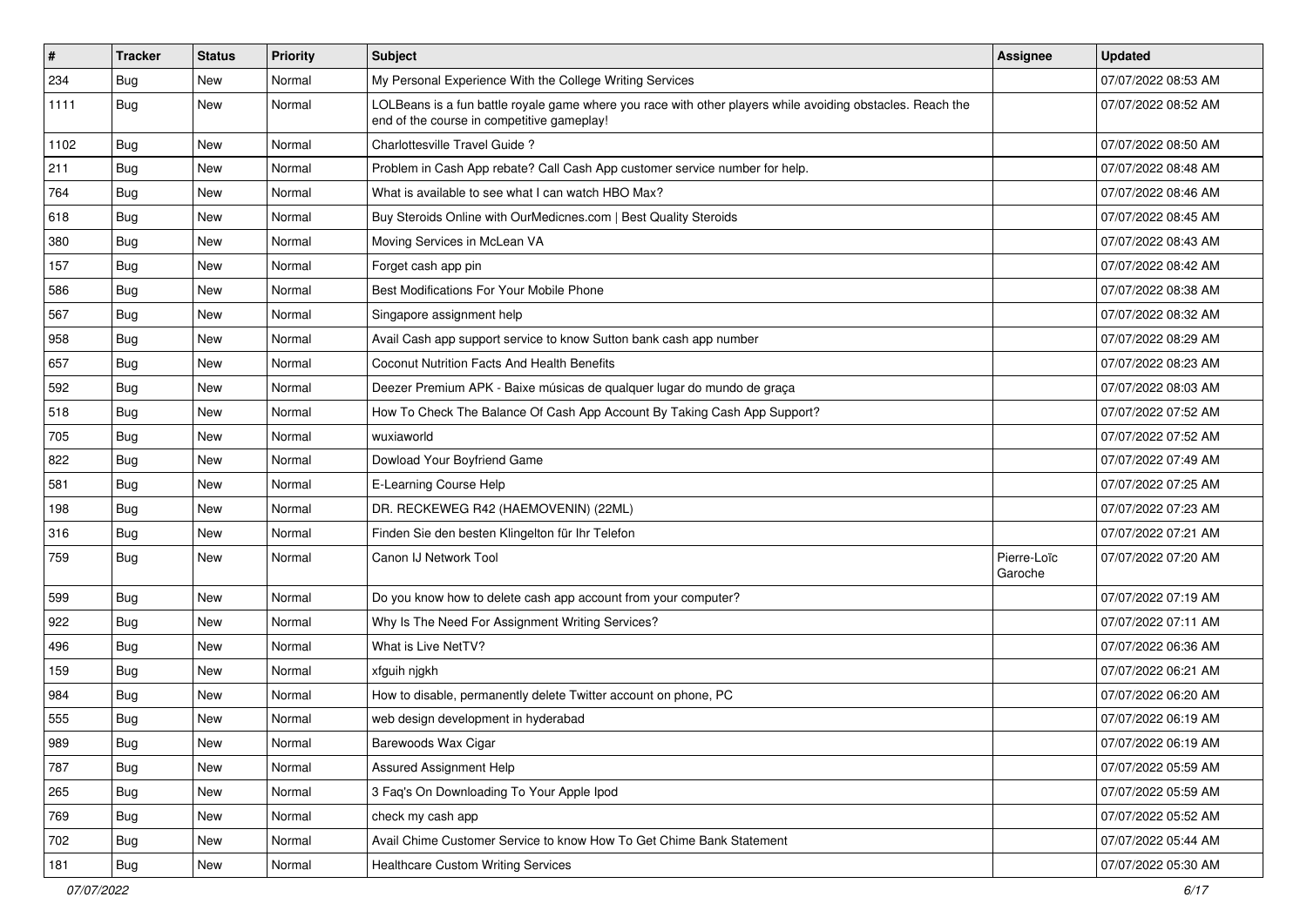| $\vert$ # | <b>Tracker</b> | <b>Status</b> | Priority | Subject                                                                          | Assignee               | <b>Updated</b>      |
|-----------|----------------|---------------|----------|----------------------------------------------------------------------------------|------------------------|---------------------|
| 684       | <b>Bug</b>     | New           | Normal   | Difference between paper map and online map                                      |                        | 07/07/2022 05:19 AM |
| 119       | <b>Bug</b>     | New           | Normal   | klhjigyu                                                                         |                        | 07/07/2022 05:16 AM |
| 627       | Bug            | New           | Normal   | <b>HELO</b>                                                                      |                        | 07/07/2022 05:00 AM |
| 313       | <b>Bug</b>     | <b>New</b>    | Normal   | Water Extraction Services in Virginia Beach VA                                   |                        | 07/07/2022 04:51 AM |
| 259       | <b>Bug</b>     | New           | Normal   | call center services                                                             |                        | 07/07/2022 04:50 AM |
| 639       | Bug            | New           | Normal   | thong tin chinh xac                                                              |                        | 07/07/2022 04:45 AM |
| 634       | Bug            | New           | Normal   | Buy Vidalista Tablets (Tadalafil) at [\$25 OFF + Free Shipping] Vidalistatablets |                        | 07/07/2022 04:04 AM |
| 145       | Bug            | New           | Normal   | abdulbaissagar                                                                   |                        | 07/07/2022 04:00 AM |
| 695       | <b>Bug</b>     | New           | Normal   | Refer Listas IPTV Apk                                                            |                        | 07/07/2022 03:58 AM |
| 780       | <b>Bug</b>     | New           | Normal   | Best Whatsapp Modified APKs                                                      | Pierre-Loïc<br>Garoche | 07/07/2022 03:53 AM |
| 164       | Bug            | <b>New</b>    | Normal   | dfgbd                                                                            |                        | 07/07/2022 03:50 AM |
| 344       | Bug            | New           | Normal   | Odor Removal Services in Chesapeake VA                                           |                        | 07/07/2022 03:49 AM |
| 185       | Bug            | New           | Normal   | Non-Plagiarized Research Writing                                                 |                        | 07/07/2022 03:46 AM |
| 974       | Bug            | <b>New</b>    | Normal   | Watch NCAA Football Live Streaming Free                                          |                        | 07/07/2022 03:42 AM |
| 525       | Bug            | New           | Normal   | If you don't have a QR code: How to activate cash app card in app                |                        | 07/07/2022 03:34 AM |
| 176       | <b>Bug</b>     | New           | Normal   | instant loan without documents                                                   |                        | 07/07/2022 03:33 AM |
| 482       | Bug            | New           | Normal   | <b>Text Window</b>                                                               |                        | 07/07/2022 03:09 AM |
| 772       | <b>Bug</b>     | New           | Normal   | united airlines baggage policy                                                   |                        | 07/07/2022 03:05 AM |
| 372       | Bug            | New           | Normal   | Auto Transport Services in Arlington County VA                                   |                        | 07/07/2022 02:37 AM |
| 817       | Bug            | <b>New</b>    | Normal   | Pacman 30th Anniversary                                                          |                        | 07/07/2022 02:33 AM |
| 590       | <b>Bug</b>     | New           | Normal   | Follow proper initiatives to check my cash app card balance:                     |                        | 07/07/2022 02:33 AM |
| 629       | Bug            | New           | Normal   | How Can I Load Cash App Card at Walmart straight away?                           |                        | 07/07/2022 02:24 AM |
| 1098      | <b>Bug</b>     | New           | Normal   | Life of a Fisherman                                                              |                        | 07/07/2022 02:20 AM |
| 804       | <b>Bug</b>     | New           | Normal   | Review                                                                           |                        | 07/07/2022 02:17 AM |
| 616       | <b>Bug</b>     | New           | Normal   | Buy Anavar Tablets   Anavar For Sale in USA, UK & Australia                      |                        | 07/07/2022 02:00 AM |
| 718       | <b>Bug</b>     | New           | High     | Solve Complex Accounting Assignments                                             | Hamza<br>Bourbouh      | 07/07/2022 01:52 AM |
| 1018      | Bug            | New           | Normal   | So erhalten Sie ein kostenloses Hörbuch                                          |                        | 07/07/2022 01:41 AM |
| 623       | Bug            | New           | Normal   | Listen to online radio stations for mobile phones                                |                        | 07/07/2022 01:35 AM |
| 465       | Bug            | New           | Normal   | Carpet Cleaning Westchester MA                                                   |                        | 07/07/2022 01:23 AM |
| 289       | <b>Bug</b>     | New           | Normal   | Recover Yahoo Mail Forgotten Password - Explore Kanata Chinese                   |                        | 07/07/2022 01:20 AM |
| 577       | <b>Bug</b>     | New           | Normal   | Follow these easy steps to make Admiral Casino Login                             |                        | 07/07/2022 01:06 AM |
| 161       | Bug            | New           | Normal   | dfdrtyuio                                                                        |                        | 07/07/2022 12:56 AM |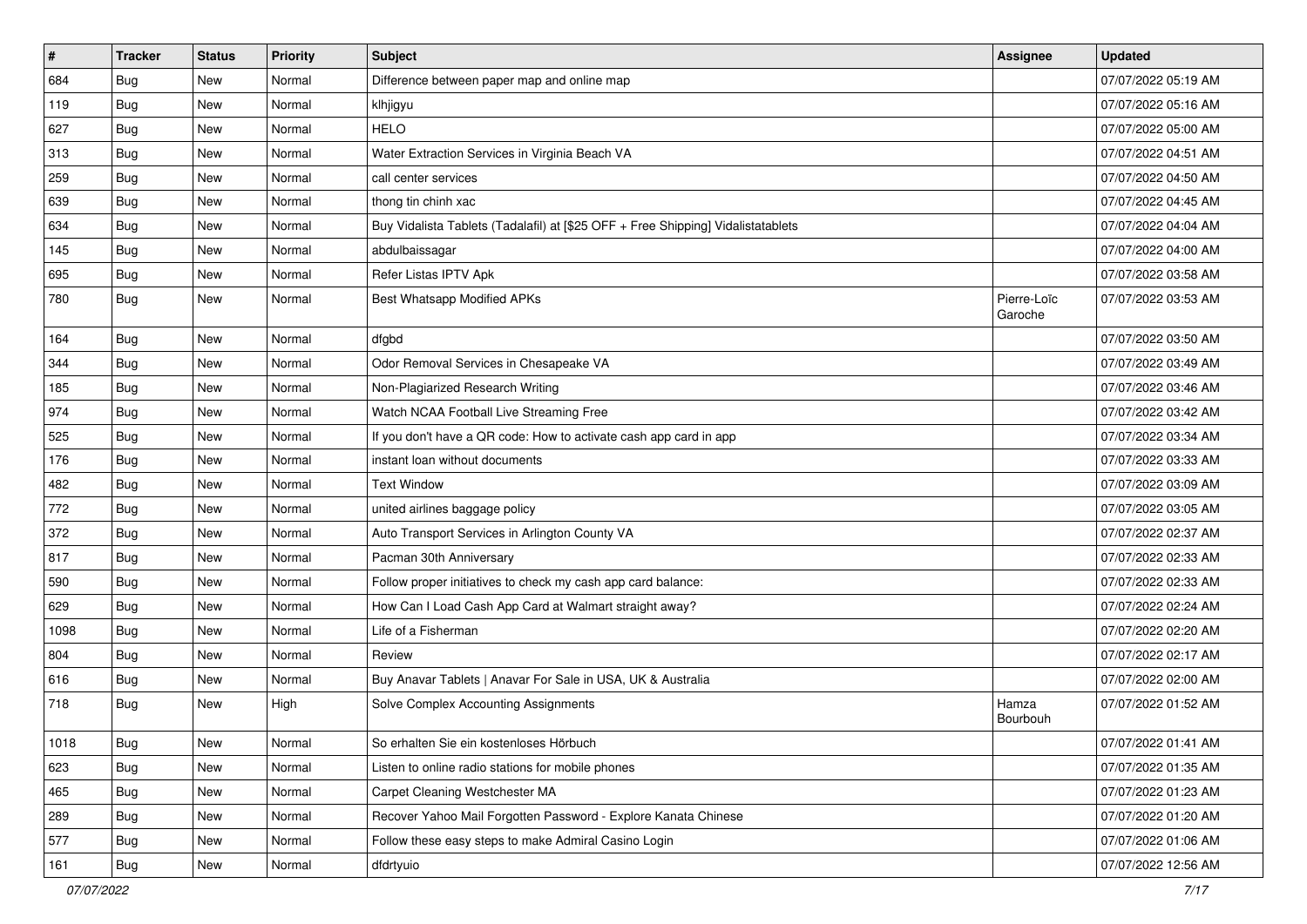| #    | <b>Tracker</b> | <b>Status</b> | <b>Priority</b> | Subject                                                        | <b>Assignee</b>        | <b>Updated</b>      |
|------|----------------|---------------|-----------------|----------------------------------------------------------------|------------------------|---------------------|
| 686  | <b>Bug</b>     | New           | Normal          | Welcome To The Most Demandable Mahipalpur Escorts Agency       |                        | 07/07/2022 12:50 AM |
| 674  | Bug            | New           | Normal          | The best game in 2021                                          | Pierre-Loïc<br>Garoche | 07/07/2022 12:49 AM |
| 747  | Bug            | New           | Normal          | How to Install Tyflex Plus on Your Android Device              |                        | 07/07/2022 12:35 AM |
| 261  | Bug            | New           | Normal          | Ringtone Downloads - Easy Ways Come Up With Your Own Ringtones |                        | 07/06/2022 11:27 PM |
| 503  | Bug            | New           | Normal          | Youtube Premium Apk free download for Android                  |                        | 07/06/2022 07:09 PM |
| 245  | Bug            | New           | Normal          | Write My Essay For Me Cheap                                    |                        | 07/06/2022 05:35 PM |
| 138  | Bug            | New           | Normal          | own-sweethome                                                  |                        | 07/06/2022 04:03 PM |
| 530  | <b>Bug</b>     | New           | Normal          | Cheap Assignment Writing Service UK                            | Anonymous              | 07/06/2022 03:34 PM |
| 1077 | Bug            | New           | Normal          | Les excellentes façons d'utiliser ces images                   |                        | 07/06/2022 03:23 PM |
| 1116 | <b>Bug</b>     | New           | Normal          | ipTV smarts pro                                                |                        | 07/06/2022 02:17 PM |
| 1087 | <b>Bug</b>     | New           | Normal          | How do new writers start out?                                  |                        | 07/06/2022 02:17 PM |
| 911  | Bug            | New           | Normal          | Aluminum Windows & Doors                                       |                        | 07/06/2022 02:16 PM |
| 1088 | Bug            | New           | Normal          | Health And Fitness Tips 2022                                   | Pierre-Loïc<br>Garoche | 07/06/2022 02:06 PM |
| 1000 | Bug            | New           | Normal          | Super easy way to zoom photos and upload to Instagram          | Christophe<br>Garion   | 07/06/2022 01:59 PM |
| 953  | <b>Bug</b>     | New           | Normal          | Manga Dogs - Read Your Favorite Comics on Your Smartphone      |                        | 07/06/2022 01:52 PM |
| 666  | Bug            | New           | Normal          | 470+ pages à colorier de Noël                                  |                        | 07/06/2022 01:35 PM |
| 673  | <b>Bug</b>     | New           | Normal          | Learn the basics of pixel art - Clear grid                     |                        | 07/06/2022 01:32 PM |
| 470  | Bug            | New           | Normal          | Commercial Floor Cleaning Westchester MA                       |                        | 07/06/2022 01:24 PM |
| 526  | Bug            | New           | Normal          | Soundcloud to mp3 converter - Download Soundcloud songs        |                        | 07/06/2022 01:19 PM |
| 515  | Bug            | New           | Normal          | Fragment Nike Dunk High Tokyo Fake                             |                        | 07/06/2022 01:17 PM |
| 553  | Bug            | New           | Normal          | Cinema HD APK - Free Movie Enjoyment App on Android            |                        | 07/06/2022 12:41 PM |
| 770  | <b>Bug</b>     | New           | Normal          | Canon IJ Network Tool                                          |                        | 07/06/2022 12:15 PM |
| 621  | Bug            | New           | Normal          | Buy All Modafinil & Armodafinil Tablets @Buy Modafinil US      |                        | 07/06/2022 12:06 PM |
| 749  | Bug            | New           | Normal          | The Best Bubble Shooter Game for Android                       |                        | 07/06/2022 11:51 AM |
| 167  | Bug            | New           | Normal          | instant loan without documents                                 | Anonymous              | 07/06/2022 11:48 AM |
| 197  | Bug            | New           | Normal          | SBL JABORANDI PLUS HAIR OIL - COMPLETE SCALP CARE (100ML)      |                        | 07/06/2022 10:48 AM |
| 678  | <b>Bug</b>     | New           | Normal          | How to be a winner in buidnow gg                               |                        | 07/06/2022 10:43 AM |
| 520  | Bug            | New           | Normal          | What Is The Major Role Of Cash.app/Help and Support Page?      |                        | 07/06/2022 10:04 AM |
| 664  | <b>Bug</b>     | New           | Normal          | Tea TV Apk Download - The Best Way to Watch Movies Offline     |                        | 07/06/2022 09:58 AM |
| 643  | Bug            | New           | Normal          | Oreo TV Apk Download                                           |                        | 07/06/2022 09:43 AM |
| 719  | <b>Bug</b>     | New           | Normal          | How Do I Send \$5000 Through Cash App Account With Ease?       |                        | 07/06/2022 09:30 AM |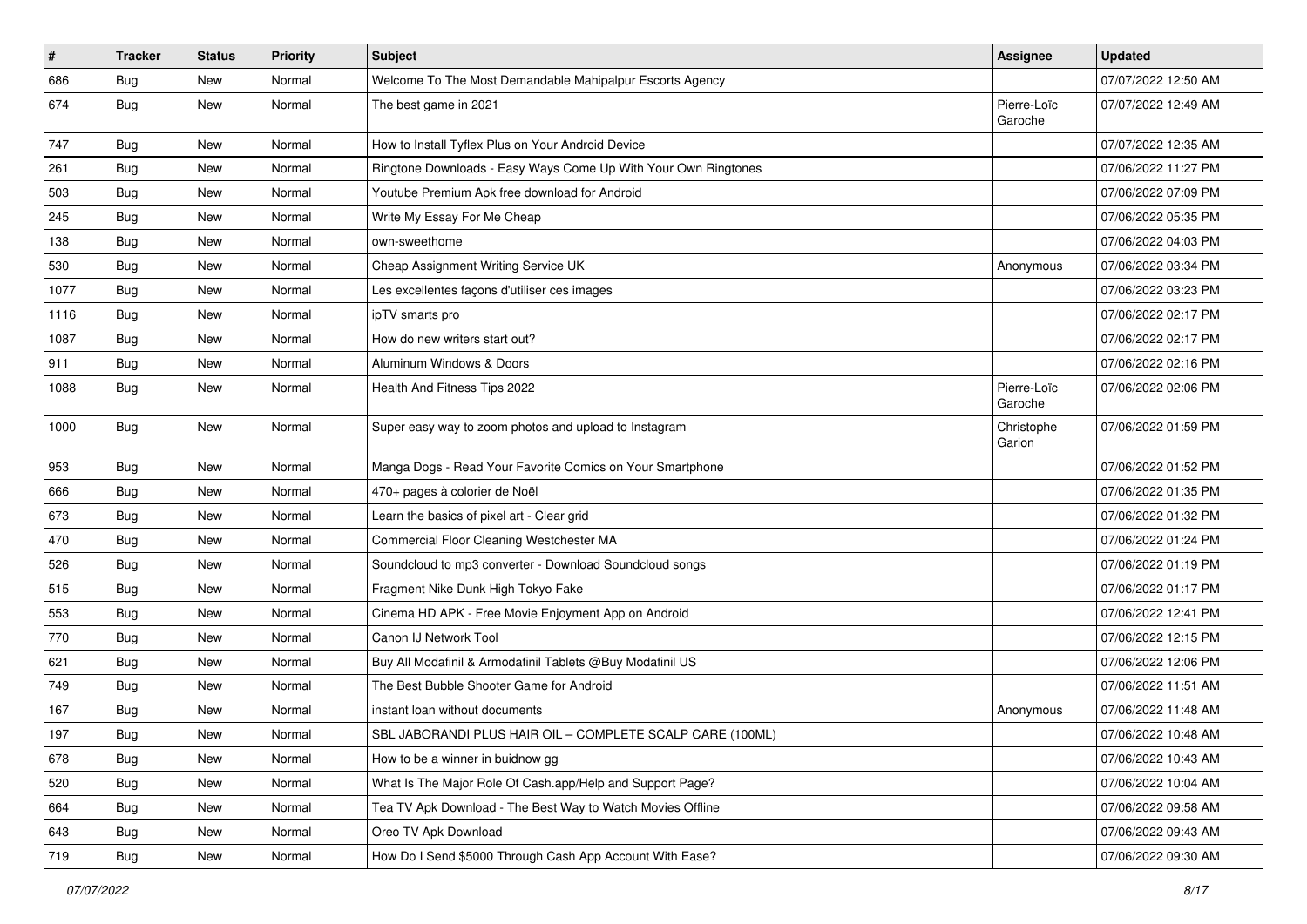| $\vert$ # | <b>Tracker</b> | <b>Status</b> | Priority | <b>Subject</b>                                                                   | Assignee              | <b>Updated</b>      |
|-----------|----------------|---------------|----------|----------------------------------------------------------------------------------|-----------------------|---------------------|
| 597       | <b>Bug</b>     | New           | Normal   | Universo s / f Download                                                          |                       | 07/06/2022 09:28 AM |
| 144       | Bug            | New           | Normal   | curly bob lace front wigs                                                        |                       | 07/06/2022 09:14 AM |
| 554       | Bug            | New           | Normal   | XvideoStudio Video Editor APK Free Download on TechToDown                        |                       | 07/06/2022 09:14 AM |
| 312       | <b>Bug</b>     | New           | Normal   | Stain Protection Services in Virginia Beach VA                                   |                       | 07/06/2022 09:04 AM |
| 352       | Bug            | New           | Normal   | Tile & Grout Cleaning Services in Chesapeake VA                                  |                       | 07/06/2022 08:21 AM |
| 292       | <b>Bug</b>     | New           | Normal   | Venmo to Cash App Transfer Of Money- Explore Here                                |                       | 07/06/2022 07:59 AM |
| 217       | Bug            | New           | Normal   | How this service matter most?                                                    |                       | 07/06/2022 07:49 AM |
| 777       | <b>Bug</b>     | New           | Normal   | Obtain driving instructions using Google Maps.                                   |                       | 07/06/2022 07:35 AM |
| 508       | <b>Bug</b>     | New           | Normal   | hire a professional dissertation help                                            |                       | 07/06/2022 07:09 AM |
| 801       | Bug            | New           | Normal   | Who Is an ETL Engineer                                                           |                       | 07/06/2022 07:02 AM |
| 726       | Bug            | New           | Normal   | Mobile Application Development Services                                          |                       | 07/06/2022 06:41 AM |
| 1097      | <b>Bug</b>     | New           | Normal   | Race and experience new life.                                                    |                       | 07/06/2022 06:19 AM |
| 516       | Bug            | New           | Normal   | Does Cash App Help To Get Cash App Refund Without Any Interruption?              |                       | 07/06/2022 06:04 AM |
| 310       | Bug            | New           | Normal   | Mattress Cleaning Services in Virginia Beach VA                                  |                       | 07/06/2022 05:58 AM |
| 284       | Bug            | New           | Normal   | All About Cash App Transfer Fail Problems                                        |                       | 07/06/2022 05:41 AM |
| 785       | Bug            | New           | Normal   | How To Get Money Off Cash App Without Card Or With A Card?                       |                       | 07/06/2022 05:26 AM |
| 701       | <b>Bug</b>     | New           | Normal   | Why Law Essay Helper UK is Necessary?                                            |                       | 07/06/2022 05:01 AM |
| 795       | <b>Bug</b>     | New           | Normal   | Drift Boss - Exciting Race                                                       |                       | 07/06/2022 05:00 AM |
| 731       | <b>Bug</b>     | New           | Normal   | Avail Of Cash App Customer Service If Unable To Down Cash App Mobile App?        |                       | 07/06/2022 04:50 AM |
| 617       | <b>Bug</b>     | New           | Normal   | Buy Vidalista Tablets (Tadalafil) at [\$25 OFF + Free Shipping] Vidalistatablets |                       | 07/06/2022 04:44 AM |
| 153       | Bug            | New           | Normal   | urgent loan online                                                               | Christophe<br>Garion  | 07/06/2022 04:39 AM |
| 152       | Bug            | New           | High     | professional bridal makeup artist                                                | Christophe<br>Garion  | 07/06/2022 04:28 AM |
| 139       | <b>Bug</b>     | New           | Normal   | relseo                                                                           |                       | 07/06/2022 04:12 AM |
| 269       | Bug            | New           | Normal   | Is there such a site for app design?                                             | Anonymous             | 07/06/2022 03:56 AM |
| 517       | <b>Bug</b>     | New           | Normal   | Proficient tips to take help of cash app support professionals:                  |                       | 07/06/2022 03:52 AM |
| 264       | <b>Bug</b>     | New           | Normal   | We Buy Your Unwanted Car                                                         | Corentin<br>Lauverjat | 07/06/2022 03:49 AM |
| 644       | Bug            | New           | Normal   | <b>TeaTV App Review</b>                                                          |                       | 07/06/2022 03:32 AM |
| 692       | Bug            | New           | Normal   | Esports 888b                                                                     |                       | 07/06/2022 03:20 AM |
| 585       | <b>Bug</b>     | New           | Normal   | What is cash app help number?                                                    |                       | 07/06/2022 03:14 AM |
| 632       | Bug            | New           | Normal   | CheapestMedsShop   100% Safe Medicines Online in UK & AUS.                       |                       | 07/06/2022 03:10 AM |
| 561       | Bug            | New           | Normal   | Enjoy the Full YouTube Premium Experience With YouTube Premium Membership        |                       | 07/06/2022 03:06 AM |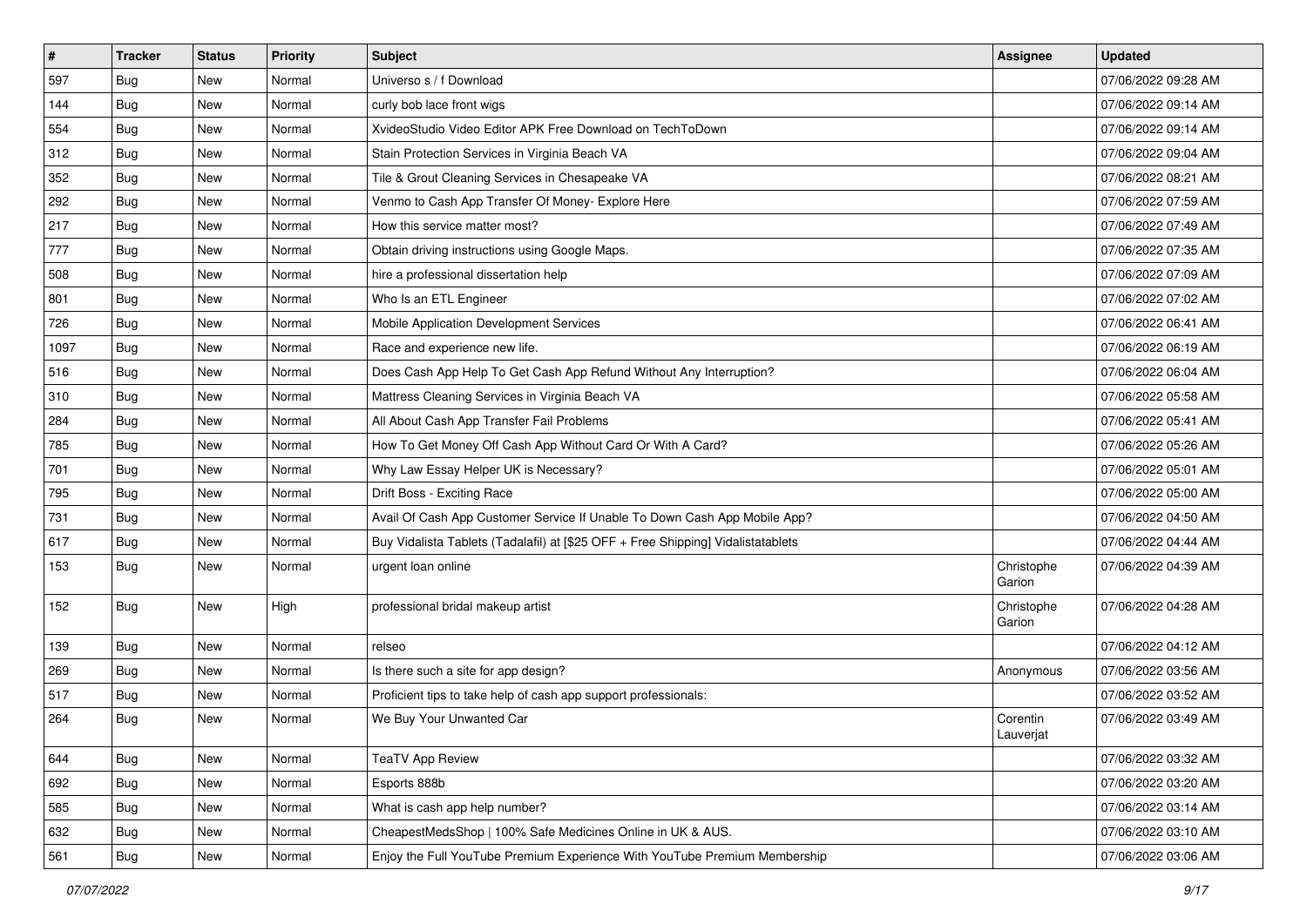| $\vert$ # | <b>Tracker</b> | <b>Status</b> | Priority | <b>Subject</b>                                                                                                  | Assignee               | <b>Updated</b>      |
|-----------|----------------|---------------|----------|-----------------------------------------------------------------------------------------------------------------|------------------------|---------------------|
| 471       | Bug            | New           | Normal   | Residential Floor Cleaning Westchester MA                                                                       |                        | 07/06/2022 03:03 AM |
| 829       | Bug            | <b>New</b>    | Normal   | Write My Dissertation For Me UK                                                                                 | Pierre-Loïc<br>Garoche | 07/06/2022 02:41 AM |
| 671       | Bug            | <b>New</b>    | Normal   | Hot games                                                                                                       | Pierre-Loïc<br>Garoche | 07/06/2022 02:14 AM |
| 708       | Bug            | <b>New</b>    | Normal   | Efficient ways to proceed with the cash app dispute process?                                                    |                        | 07/06/2022 02:00 AM |
| 285       | <b>Bug</b>     | New           | Normal   | Have you ever written an essay?                                                                                 |                        | 07/06/2022 01:45 AM |
| 559       | <b>Bug</b>     | <b>New</b>    | High     | What Are Permission For Applications like Facebook Sending MMS?                                                 |                        | 07/06/2022 01:37 AM |
| 776       | <b>Bug</b>     | New           | Normal   | Wibargain                                                                                                       |                        | 07/06/2022 01:36 AM |
| 260       | <b>Bug</b>     | <b>New</b>    | Normal   | Web Design Services Near Me                                                                                     |                        | 07/06/2022 01:25 AM |
| 210       | <b>Bug</b>     | New           | Normal   | Issue with check symbol in Cash App? Dial assist number with calling Cash App customer service phone<br>number. |                        | 07/06/2022 12:48 AM |
| 797       | <b>Bug</b>     | New           | Normal   | Psychedelic                                                                                                     | Christophe<br>Garion   | 07/06/2022 12:46 AM |
| 800       | Bug            | New           | Normal   | Who Is an ETL Engineer                                                                                          |                        | 07/06/2022 12:39 AM |
| 773       | Bug            | <b>New</b>    | Normal   | Spades - Play online free                                                                                       |                        | 07/06/2022 12:39 AM |
| 182       | Bug            | New           | Normal   | <b>Healthcare Custom Writing Services</b>                                                                       |                        | 07/06/2022 12:37 AM |
| 582       | <b>Bug</b>     | <b>New</b>    | Normal   | Cash App Won't Let Me Send Money If There Is A Low Balance Available                                            | Pierre-Loïc<br>Garoche | 07/05/2022 11:59 PM |
| 123       | Bug            | New           | Normal   | https://www.reddit.com/r/NRLgrandfinal2020/                                                                     |                        | 07/05/2022 11:58 PM |
| 650       | Bug            | New           | Normal   | <b>Cherries Health Benefits</b>                                                                                 |                        | 07/05/2022 11:57 PM |
| 715       | <b>Bug</b>     | <b>New</b>    | Normal   | Puppy Playtime Descargar gratis                                                                                 |                        | 07/05/2022 11:53 PM |
| 802       | Bug            | New           | Normal   | Who Is an ETL Engineer                                                                                          |                        | 07/05/2022 11:30 PM |
| 754       | <b>Bug</b>     | <b>New</b>    | Normal   | Cómo descargar tonos gratis de teléfono celular                                                                 |                        | 07/05/2022 11:29 PM |
| 547       | <b>Bug</b>     | New           | Normal   | Get rid of the issue of cash app down by calling experts.                                                       |                        | 07/05/2022 11:02 PM |
| 202       | <b>Bug</b>     | New           | Normal   | blonde wig                                                                                                      |                        | 07/05/2022 10:32 PM |
| 189       | Bug            | New           | Normal   | <b>College Biology Writing Services</b>                                                                         |                        | 07/05/2022 09:45 PM |
| 600       | <b>Bug</b>     | New           | Normal   | Play Store Pro                                                                                                  |                        | 07/05/2022 09:29 PM |
| 535       | Bug            | New           | Normal   | Getting Tangled Problems When You Try To Apply For Cash App Delete Account                                      | Christophe<br>Garion   | 07/05/2022 08:58 PM |
| 721       | Bug            | New           | Normal   | Cómo instalar un Mod Apk                                                                                        |                        | 07/05/2022 08:54 PM |
| 573       | <b>Bug</b>     | New           | Normal   | Experimente lo mejor en la aplicación Apk de juegos gratis                                                      |                        | 07/05/2022 08:47 PM |
| 565       | Bug            | New           | Normal   | How To Install RepelisPlus On Your Android Phone?                                                               |                        | 07/05/2022 08:42 PM |
| 464       | <b>Bug</b>     | <b>New</b>    | Normal   | Upholstery Cleaning Westchester MA                                                                              |                        | 07/05/2022 08:38 PM |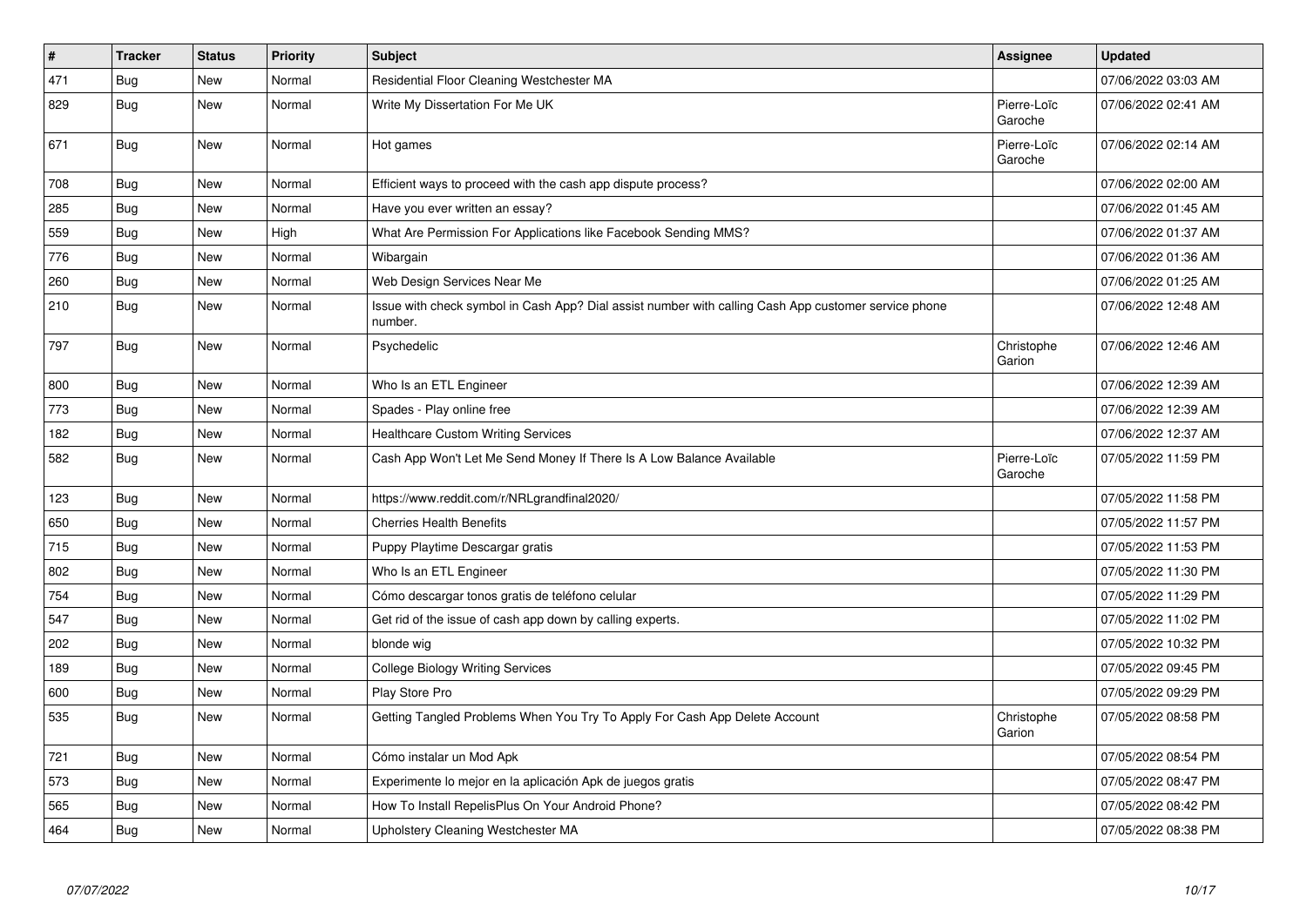| $\pmb{\#}$ | Tracker    | <b>Status</b> | <b>Priority</b> | Subject                                                                                            | Assignee               | <b>Updated</b>      |
|------------|------------|---------------|-----------------|----------------------------------------------------------------------------------------------------|------------------------|---------------------|
| 579        | <b>Bug</b> | New           | Normal          | YOUR CV MAKES YOUR FIRST IMPRESSION                                                                | Christophe<br>Garion   | 07/05/2022 07:46 PM |
| 786        | <b>Bug</b> | New           | Normal          | Best Assignment Help in Australia & UK                                                             |                        | 07/05/2022 07:30 PM |
| 730        | <b>Bug</b> | New           | Normal          | Canon IJ Network Tool                                                                              |                        | 07/05/2022 07:20 PM |
| 203        | Bug        | New           | Low             | Airport Taxi Guildford                                                                             | Anonymous              | 07/05/2022 07:16 PM |
| 196        | <b>Bug</b> | New           | Normal          | Homoeobazaar For Homeopathy Medicines                                                              |                        | 07/05/2022 06:45 PM |
| 317        | Bug        | New           | Normal          | Eco/Green Cleaning Services in Virginia Beach VA                                                   |                        | 07/05/2022 06:33 PM |
| 250        | Bug        | New           | Normal          | Reviews of phone ringtones                                                                         |                        | 07/05/2022 06:21 PM |
| 682        | <b>Bug</b> | New           | Normal          | Does Facebook customer service live chat allow to speak with someone?                              |                        | 07/05/2022 06:09 PM |
| 696        | Bug        | New           | Normal          | How to Install the TuMangaOnline App                                                               |                        | 07/05/2022 05:37 PM |
| 569        | <b>Bug</b> | New           | Normal          | What is the incoming and outgoing mail server for Outlook IMAP settings?                           | Pierre-Loïc<br>Garoche | 07/05/2022 05:35 PM |
| 668        | Bug        | New           | Normal          | Get to know Cash App Refund Process here                                                           |                        | 07/05/2022 05:09 PM |
| 155        | <b>Bug</b> | New           | Normal          | Cant access my cash app account                                                                    | Pierre-Loïc<br>Garoche | 07/05/2022 04:42 PM |
| 524        | <b>Bug</b> | New           | Normal          | How Does Google Account Recovery Work If Your Account Is Hacked?                                   |                        | 07/05/2022 04:20 PM |
| 979        | <b>Bug</b> | New           | Normal          | Free Gas Cards for the Unemployed                                                                  |                        | 07/05/2022 03:45 PM |
| 477        | Bug        | New           | Normal          | What Does Online Coupon Mean?                                                                      |                        | 07/05/2022 03:41 PM |
| 697        | <b>Bug</b> | New           | Normal          | How to Descargar Pura TV For Android                                                               |                        | 07/05/2022 03:29 PM |
| 591        | Bug        | New           | Normal          | How To Find Facebook Modifications For Your Spotify Premium Apk?                                   |                        | 07/05/2022 03:13 PM |
| 955        | Bug        | New           | Normal          | How Long Does Verification Take On Cash App If You Apply For The Verification?                     | Christophe<br>Garion   | 07/05/2022 02:41 PM |
| 703        | <b>Bug</b> | New           | Normal          | For real-time help, dial Facebook customer service number                                          |                        | 07/05/2022 02:40 PM |
| 574        | Bug        | New           | Normal          | How to fix the Epson printer offline issue due to a wired connection?                              |                        | 07/05/2022 02:39 PM |
| 690        | <b>Bug</b> | New           | Normal          | campervan hire                                                                                     |                        | 07/05/2022 02:00 PM |
| 723        | <b>Bug</b> | New           | High            | The best horror game in 2021                                                                       | Christophe<br>Garion   | 07/05/2022 01:21 PM |
| 253        | Bug        | New           | Normal          | Florence Lawrence                                                                                  |                        | 07/05/2022 01:16 PM |
| 1145       | Bug        | New           | Normal          | IHG Is Extending Its Already Impressive Roster with a New Luxury Collection of Independent Hotels? |                        | 07/05/2022 12:50 PM |
| 685        | <b>Bug</b> | New           | Low             | youtube thumbnail downloader                                                                       | Pierre-Loïc<br>Garoche | 07/05/2022 12:45 PM |
| 662        | Bug        | New           | Normal          | Oreo TV Download - The Easiest Way to Watch Live TV                                                |                        | 07/05/2022 12:10 PM |
| 651        | Bug        | New           | Normal          | Salmon Health Benefits                                                                             |                        | 07/05/2022 12:09 PM |
| 457        | <b>Bug</b> | New           | Normal          | Carpet Cleaning Medford MA                                                                         |                        | 07/05/2022 12:06 PM |
| 767        | <b>Bug</b> | New           | Normal          | apkmod                                                                                             |                        | 07/05/2022 11:57 AM |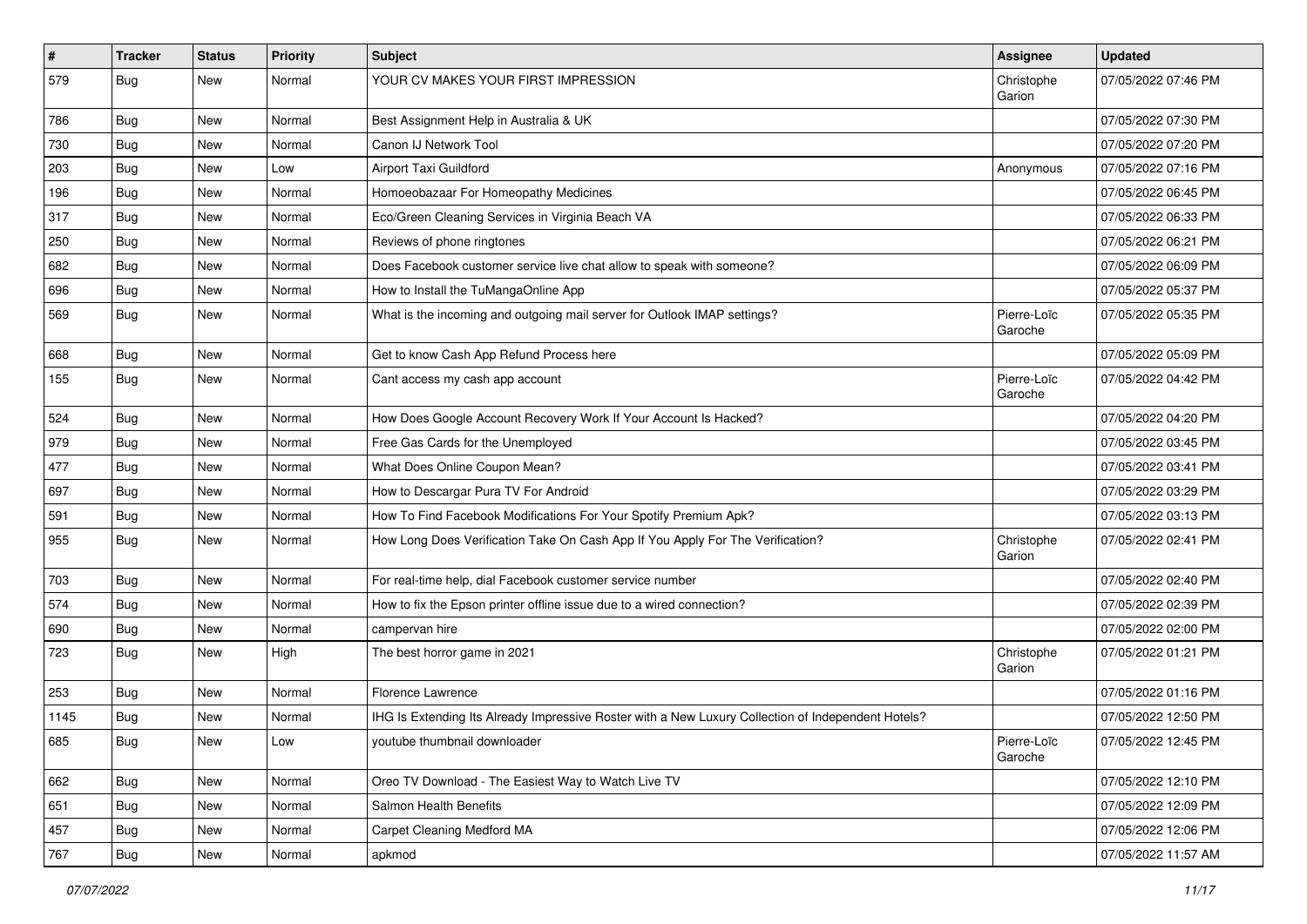| $\vert$ # | <b>Tracker</b> | <b>Status</b> | Priority | <b>Subject</b>                                                                                          | Assignee               | <b>Updated</b>      |
|-----------|----------------|---------------|----------|---------------------------------------------------------------------------------------------------------|------------------------|---------------------|
| 481       | <b>Bug</b>     | New           | Normal   | Nur Online Shop                                                                                         |                        | 07/05/2022 11:49 AM |
| 556       | Bug            | <b>New</b>    | Normal   | Play Game Mod Apk With Your Friends                                                                     |                        | 07/05/2022 11:45 AM |
| 1104      | Bug            | New           | Normal   | Idle game fix bug                                                                                       |                        | 07/05/2022 11:42 AM |
| 661       | <b>Bug</b>     | New           | Normal   | Turbo VPN MOD APK Download                                                                              |                        | 07/05/2022 11:24 AM |
| 761       | Bug            | <b>New</b>    | Normal   | What is it about basketball that makes it so popular in the United States?                              | Corentin<br>Lauverjat  | 07/05/2022 11:09 AM |
| 941       | Bug            | <b>New</b>    | Normal   | is Disney Now and Disney Plus different?                                                                |                        | 07/05/2022 11:02 AM |
| 615       | Bug            | New           | Normal   | CheapestMedsShop   100% Safe Medicines Online in USA UK & AUS.                                          |                        | 07/05/2022 09:58 AM |
| 537       | Bug            | <b>New</b>    | Normal   | Get tech assistance with customer support on ATT Yahoo email login issue.                               |                        | 07/05/2022 09:54 AM |
| 825       | Bug            | <b>New</b>    | Normal   | Lucky Patcher Download                                                                                  |                        | 07/05/2022 09:19 AM |
| 771       | Bug            | New           | Normal   | united airlines baggage policy                                                                          |                        | 07/05/2022 09:19 AM |
| 568       | <b>Bug</b>     | New           | Normal   | Instale a versão mais recente do YouTube Premium                                                        |                        | 07/05/2022 09:14 AM |
| 1114      | Bug            | <b>New</b>    | Normal   | To control the car, all you must do is click to go left or right and release the button to go straight. |                        | 07/05/2022 09:01 AM |
| 115       | Bug            | New           | Normal   | NFL LIVE STREAM                                                                                         |                        | 07/05/2022 08:46 AM |
| 1120      | Bug            | <b>New</b>    | Normal   | Summary of 5 best coloring apps on phones                                                               |                        | 07/05/2022 08:31 AM |
| 722       | Bug            | New           | Normal   | Vergrößern Sie Instagram-Fotos mit instazoom                                                            | Christophe<br>Garion   | 07/05/2022 08:23 AM |
| 1144      | <b>Bug</b>     | <b>New</b>    | Normal   | <b>Tour Packages</b>                                                                                    |                        | 07/05/2022 07:55 AM |
| 143       | Bug            | New           | Normal   | Bob lace front wigs                                                                                     |                        | 07/05/2022 07:09 AM |
| 247       | <b>Bug</b>     | New           | Normal   | best 4 Channel Amp                                                                                      |                        | 07/05/2022 07:06 AM |
| 656       | Bug            | <b>New</b>    | Normal   | Kiwi Nutrition Facts And Health Benefits                                                                |                        | 07/05/2022 04:52 AM |
| 970       | Bug            | New           | Normal   | The Amount Of Time Does Cash App Direct Deposit Time Take?                                              |                        | 07/05/2022 02:33 AM |
| 704       | Bug            | <b>New</b>    | Normal   | Reach support team of Chime Customer Service for instant help                                           |                        | 07/05/2022 02:23 AM |
| 620       | Bug            | New           | Normal   | Viagra Meds: Fastest & Quick Delivery On Your Doorstep - USA                                            |                        | 07/05/2022 01:45 AM |
| 602       | <b>Bug</b>     | New           | Normal   | Best Essay Writing Service UK                                                                           | Pierre-Loïc<br>Garoche | 07/05/2022 01:28 AM |
| 580       | Bug            | <b>New</b>    | High     | What is Narrative Essay?                                                                                | Christophe<br>Garion   | 07/05/2022 12:04 AM |
| 562       | <b>Bug</b>     | New           | Normal   | Learn Basic Mahjong Rules                                                                               |                        | 07/04/2022 08:22 PM |
| 134       | Bug            | New           | Normal   | wisegolfers                                                                                             |                        | 07/04/2022 07:14 PM |
| 707       | <b>Bug</b>     | New           | Normal   | Why Accounting Assignments Are Beneficial For The Students?                                             | Pierre-Loïc<br>Garoche | 07/04/2022 06:59 PM |
| 133       | Bug            | <b>New</b>    | Normal   | craftlabs                                                                                               |                        | 07/04/2022 06:33 PM |
| 231       | Bug            | New           | Normal   | Is the ringtone download difficult or not?                                                              | Pierre-Loïc<br>Garoche | 07/04/2022 05:42 PM |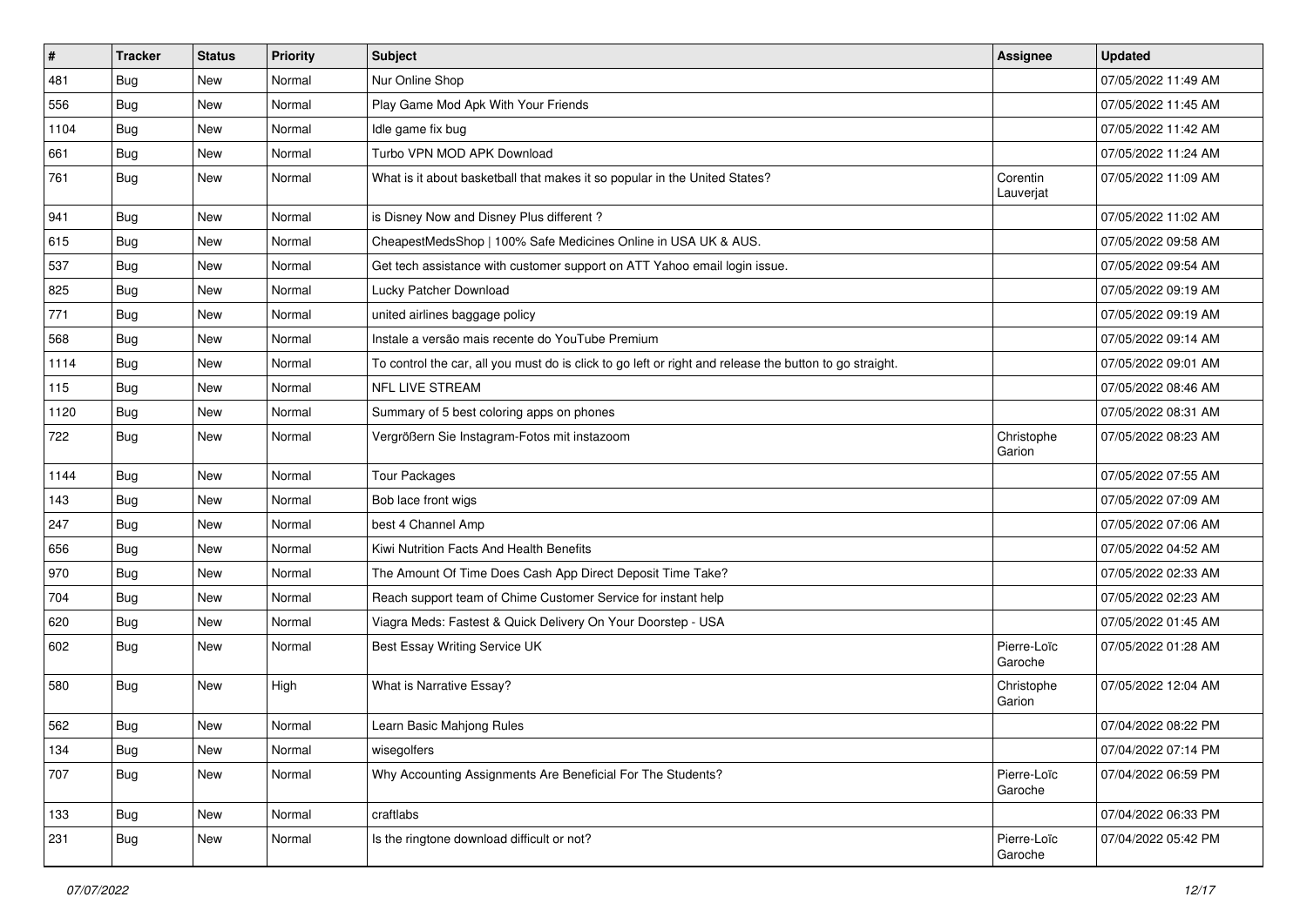| #    | <b>Tracker</b> | <b>Status</b> | <b>Priority</b> | <b>Subject</b>                                                        | Assignee | <b>Updated</b>      |
|------|----------------|---------------|-----------------|-----------------------------------------------------------------------|----------|---------------------|
| 750  | <b>Bug</b>     | New           | Normal          | Create a Report Template                                              |          | 07/04/2022 04:40 PM |
| 474  | <b>Bug</b>     | New           | Normal          | Floor Waxing Arlington MA                                             |          | 07/04/2022 02:14 PM |
| 116  | Bug            | New           | Normal          | aertaeyg                                                              |          | 07/04/2022 11:37 AM |
| 1143 | <b>Bug</b>     | New           | Normal          | Soap2day                                                              |          | 07/04/2022 11:04 AM |
| 799  | Bug            | New           | Normal          | Who Is an ETL Engineer                                                |          | 07/04/2022 10:42 AM |
| 114  | <b>Bug</b>     | New           | Normal          | <b>Medical Research Writing Services</b>                              |          | 07/04/2022 10:30 AM |
| 132  | Bug            | New           | Normal          | concrete-everything                                                   |          | 07/04/2022 10:12 AM |
| 667  | <b>Bug</b>     | New           | Normal          | What Is a Ringtone?                                                   |          | 07/04/2022 09:55 AM |
| 595  | <b>Bug</b>     | New           | Normal          | RFM Online - une révolution dans la gestion de l'identité numérique   |          | 07/04/2022 08:30 AM |
| 977  | Bug            | New           | Normal          | Fans of the Old Country will like this book.                          |          | 07/04/2022 06:54 AM |
| 200  | Bug            | New           | Normal          | uiopi[o                                                               |          | 07/04/2022 03:44 AM |
| 935  | Bug            | New           | Normal          | MovieBox Pro Apk - Watch Movies and TV Shows on Your Android Phone    |          | 07/04/2022 03:38 AM |
| 262  | Bug            | New           | Normal          | It this true to dealing Wuth                                          |          | 07/04/2022 01:21 AM |
| 603  | Bug            | New           | Normal          | Premiere gratuito da lista de IPTV                                    |          | 07/04/2022 01:09 AM |
| 612  | <b>Bug</b>     | New           | Normal          | <b>Luxury Slingshot Rental</b>                                        |          | 07/04/2022 12:31 AM |
| 642  | Bug            | New           | Normal          | thong tin thoi tiet ngay hom nay                                      |          | 07/04/2022 12:09 AM |
| 964  | <b>Bug</b>     | New           | Normal          | Can I Fix Cash App Transfer Failed Issues By Adding Sufficient Funds? |          | 07/03/2022 11:10 PM |
| 583  | Bug            | New           | High            | Need the Cash app customer service phone number?                      |          | 07/03/2022 10:09 PM |
| 808  | <b>Bug</b>     | New           | Normal          | Sinnvolle Guten-Morgen-Grüße                                          |          | 07/03/2022 07:27 PM |
| 113  | Bug            | New           | Normal          | ufc 254 live                                                          |          | 07/03/2022 07:18 PM |
| 886  | Bug            | New           | Normal          | Is the Fox News Channel on Roku free?                                 |          | 07/03/2022 07:14 PM |
| 640  | Bug            | New           | Normal          | play game with me                                                     |          | 07/03/2022 03:41 PM |
| 811  | Bug            | New           | Normal          | Canon IJ Network Tool                                                 |          | 07/03/2022 03:22 PM |
| 150  | <b>Bug</b>     | New           | Normal          | dfgh                                                                  |          | 07/03/2022 02:15 PM |
| 604  | Bug            | New           | Normal          | Idle Game Online                                                      |          | 07/03/2022 01:49 PM |
| 466  | Bug            | New           | Normal          | Floor Stripping Westchester MA                                        |          | 07/03/2022 01:07 PM |
| 223  | <b>Bug</b>     | New           | Normal          | WhatsApp Plus: Download, Update and Themes                            |          | 07/03/2022 01:07 PM |
| 193  | Bug            | New           | Normal          | 18% Discount on Homeopathic medicines                                 |          | 07/03/2022 01:02 PM |
| 652  | <b>Bug</b>     | New           | Normal          | Sesame Health Benefits                                                |          | 07/03/2022 12:28 PM |
| 551  | Bug            | New           | Normal          | Why Do Students Need Online Best Dissertation Writing Services?       |          | 07/03/2022 11:16 AM |
| 624  | Bug            | New           | Normal          | Use go with the Driving Directions for your go                        |          | 07/03/2022 10:13 AM |
| 321  | Bug            | New           | Normal          | Tile & Grout Cleaning Services in Virginia Beach VA                   |          | 07/03/2022 08:08 AM |
| 512  | <b>Bug</b>     | New           | Normal          | The Importance Of Using Custom Writing Services                       |          | 07/03/2022 06:05 AM |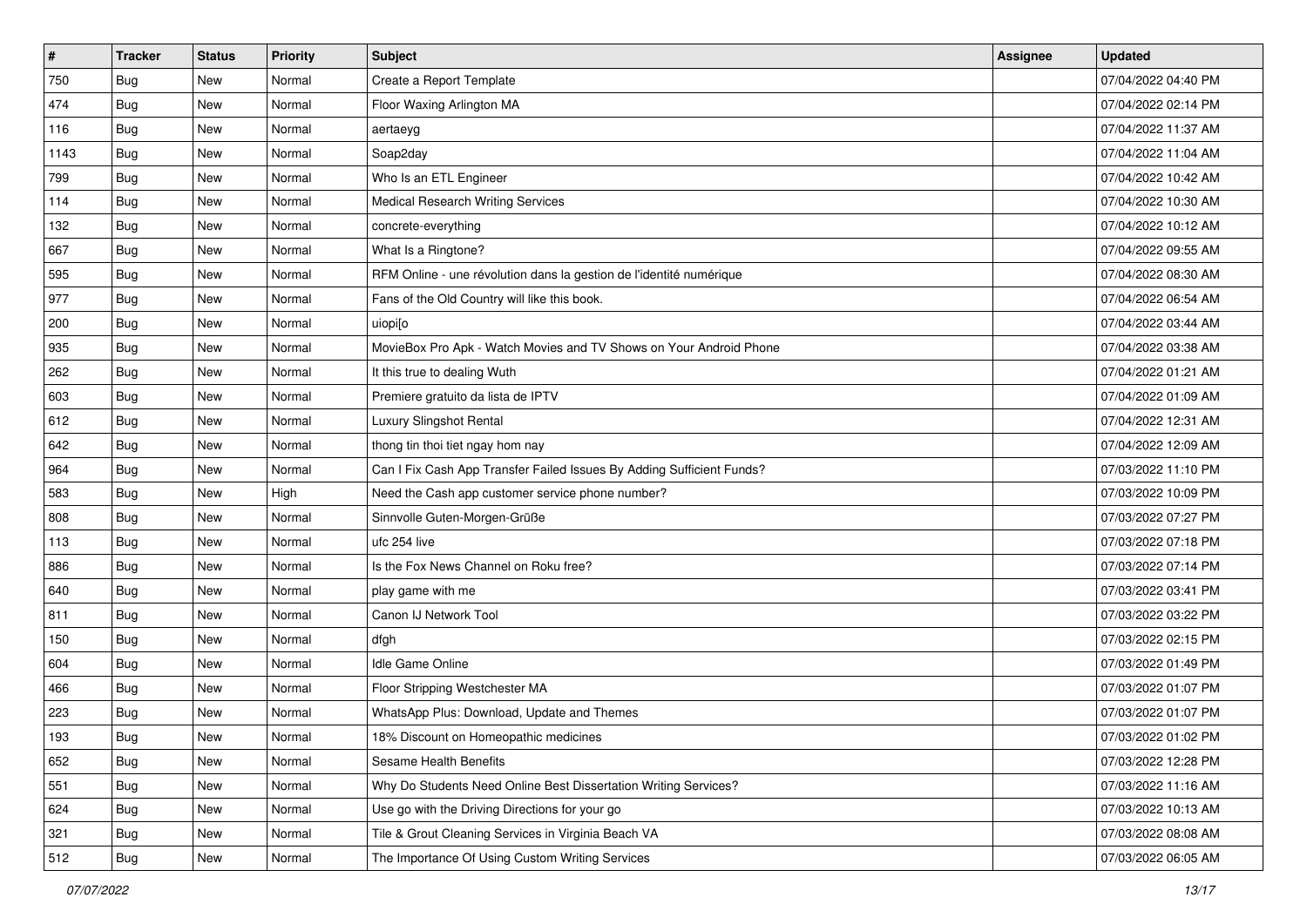| $\vert$ # | <b>Tracker</b> | <b>Status</b> | Priority | <b>Subject</b>                                                               | Assignee               | <b>Updated</b>      |
|-----------|----------------|---------------|----------|------------------------------------------------------------------------------|------------------------|---------------------|
| 479       | <b>Bug</b>     | New           | Normal   | Limousine Service Bellevue WA                                                |                        | 07/03/2022 03:10 AM |
| 225       | <b>Bug</b>     | New           | Normal   | instant personal loan                                                        |                        | 07/03/2022 12:46 AM |
| 184       | Bug            | New           | Normal   | Affordable Business Writing Services                                         |                        | 07/03/2022 12:08 AM |
| 178       | <b>Bug</b>     | New           | Normal   | transparent lace wigs                                                        |                        | 07/02/2022 11:48 PM |
| 564       | Bug            | New           | Normal   | How To Install RepelisPlus On Your Android Phone?                            |                        | 07/02/2022 11:29 PM |
| 796       | Bug            | New           | Normal   | How Does Cash App ++ actually work and What is the process of it             |                        | 07/02/2022 11:27 PM |
| 653       | Bug            | New           | Normal   | Jujube (Jinjoles): Properties And Health Benefits                            |                        | 07/02/2022 08:17 PM |
| 584       | <b>Bug</b>     | New           | Normal   | Want the cash app customer service number to check balance?                  |                        | 07/02/2022 07:36 PM |
| 149       | <b>Bug</b>     | New           | Normal   | dftgy                                                                        |                        | 07/02/2022 01:22 PM |
| 571       | <b>Bug</b>     | New           | Normal   | How may the Cash app dispute your trade?                                     | Pierre-Loïc<br>Garoche | 07/02/2022 11:09 AM |
| 816       | Bug            | <b>New</b>    | Normal   | Play Scribble io fun with everyone                                           |                        | 07/02/2022 10:43 AM |
| 315       | Bug            | New           | Normal   | Dissertation help UK                                                         |                        | 07/02/2022 08:51 AM |
| 191       | Bug            | New           | Normal   | <b>B2B Branding</b>                                                          |                        | 07/02/2022 07:53 AM |
| 206       | Bug            | <b>New</b>    | Low      | <b>Cheap Electric Bikes</b>                                                  |                        | 07/02/2022 07:46 AM |
| 549       | <b>Bug</b>     | New           | Normal   | Radio Luisteren                                                              |                        | 07/02/2022 01:24 AM |
| 230       | Bug            | New           | Normal   | Add Money To Cash App Card - Auto Cash Apps                                  |                        | 07/02/2022 12:57 AM |
| 1137      | Bug            | New           | Normal   | Professional report                                                          |                        | 07/01/2022 05:19 PM |
| 892       | <b>Bug</b>     | New           | Normal   | Good game                                                                    |                        | 07/01/2022 10:25 AM |
| 1136      | Bug            | New           | Normal   | Can I Talk To A Live Person At Facebook? Clarify Concerns Effectively        |                        | 07/01/2022 08:10 AM |
| 1135      | Bug            | <b>New</b>    | Normal   | How to word games - 5 letter words                                           |                        | 07/01/2022 05:52 AM |
| 1134      | <b>Bug</b>     | <b>New</b>    | Normal   | Is WhatsApp Aero Worth Downloading?                                          |                        | 07/01/2022 04:03 AM |
| 805       | Bug            | New           | Normal   | Ketamine Online Store                                                        | Christophe<br>Garion   | 07/01/2022 02:49 AM |
| 711       | <b>Bug</b>     | New           | Normal   | Human Fall Flat Apk Download                                                 |                        | 07/01/2022 01:14 AM |
| 533       | Bug            | <b>New</b>    | Normal   | How to complete the homework assignments in economics in the easiest way?    |                        | 06/30/2022 07:33 PM |
| 576       | <b>Bug</b>     | New           | Normal   | So laden Sie ein Instagram-Bild herunter                                     |                        | 06/30/2022 06:17 PM |
| 129       | <b>Bug</b>     | New           | Normal   | xcvgbgh                                                                      |                        | 06/30/2022 03:46 PM |
| 1133      | Bug            | New           | Normal   | Flagle, what is it?                                                          |                        | 06/30/2022 10:37 AM |
| 1132      | Bug            | New           | Normal   | Registration process on Huobi                                                |                        | 06/30/2022 05:10 AM |
| 589       | Bug            | New           | Normal   | How can I get the cash app phone number of customer support?                 |                        | 06/30/2022 12:20 AM |
| 136       | <b>Bug</b>     | New           | Normal   | snappow                                                                      |                        | 06/29/2022 10:52 PM |
| 1131      | Bug            | New           | Normal   | Calculatrice Forex pour calculer les paramètres de la copie des transactions |                        | 06/29/2022 07:24 PM |
| 475       | <b>Bug</b>     | New           | Normal   | Floor Cleaning Arlington MA                                                  |                        | 06/29/2022 05:53 PM |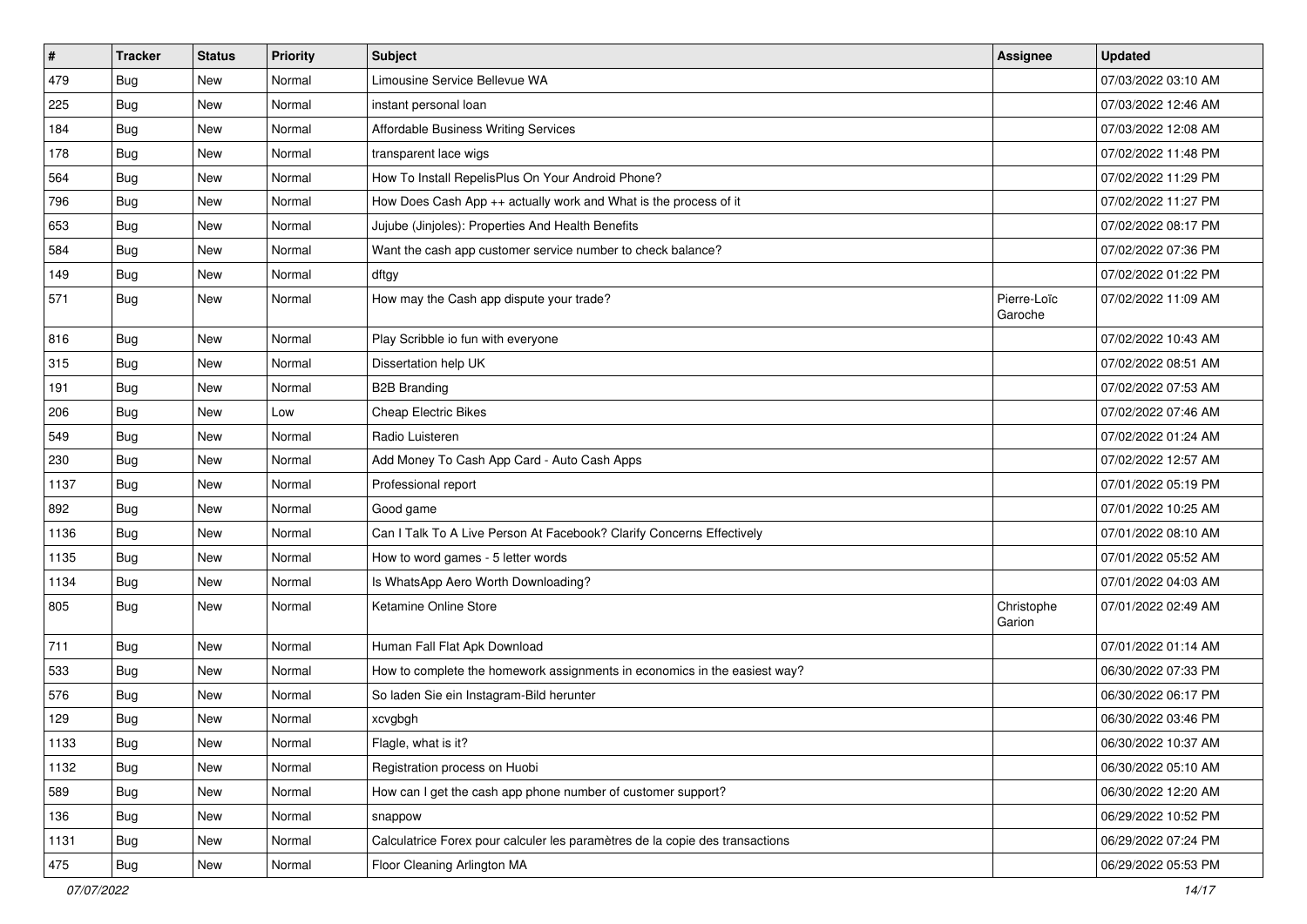| $\vert$ # | <b>Tracker</b> | <b>Status</b> | <b>Priority</b> | Subject                                                                                             | <b>Assignee</b>        | <b>Updated</b>      |
|-----------|----------------|---------------|-----------------|-----------------------------------------------------------------------------------------------------|------------------------|---------------------|
| 1069      | Bug            | New           | Normal          | how to get cash app support phone number 24*7 available                                             |                        | 06/29/2022 05:37 PM |
| 762       | Bug            | New           | Normal          | How To Add Money To A Cash App Card If Struggling With Low Amount?                                  |                        | 06/29/2022 10:53 AM |
| 540       | Bug            | New           | Normal          | Why Haven't I Received My Cash App Card? Can I get t the reasons behind it                          |                        | 06/29/2022 09:42 AM |
| 1117      | <b>Bug</b>     | New           | Normal          | Equal Words - Word search game for PC and Windows Phone                                             |                        | 06/29/2022 04:58 AM |
| 550       | Bug            | New           | Normal          | Nederland FM - beste manieren om naar internationale radio op internet te luisteren                 |                        | 06/29/2022 12:06 AM |
| 588       | Bug            | New           | Normal          | YouTube Vanced Apk Manager App - Como instalá-lo                                                    |                        | 06/28/2022 10:56 PM |
| 663       | Bug            | New           | Normal          | Know how the Cash app twitches words in a detailed way.                                             | Pierre-Loïc<br>Garoche | 06/28/2022 07:08 PM |
| 888       | Bug            | New           | Normal          | Is the Fox News Channel on Roku free?                                                               |                        | 06/28/2022 06:58 PM |
| 733       | Bug            | New           | Normal          | How does one go about getting a book deal?                                                          |                        | 06/28/2022 06:35 PM |
| 1110      | <b>Bug</b>     | New           | Normal          | Six Guns Mod Apk Answers Your Questions                                                             | Pierre-Loïc<br>Garoche | 06/28/2022 06:26 PM |
| 1115      | <b>Bug</b>     | New           | Normal          | How to access your saved favorite Tiktok                                                            |                        | 06/28/2022 03:59 PM |
| 980       | Bug            | New           | Normal          | Free Gas Cards for the Unemployed                                                                   |                        | 06/28/2022 02:54 PM |
| 969       | <b>Bug</b>     | New           | Normal          | Watch NCAA Football Live Match Free                                                                 |                        | 06/28/2022 01:31 PM |
| 729       | Bug            | New           | Normal          | Canon IJ Network Tool                                                                               |                        | 06/28/2022 01:10 PM |
| 828       | Bug            | New           | Normal          | Nursery management                                                                                  |                        | 06/28/2022 12:10 PM |
| 743       | Bug            | New           | Normal          | They promote 'pixel art' contests and a 'game jam' related to the work and figure of Carlos Casares |                        | 06/28/2022 12:04 PM |
| 981       | <b>Bug</b>     | New           | Normal          | VidMate Mod APK                                                                                     |                        | 06/28/2022 11:24 AM |
| 976       | <b>Bug</b>     | New           | Normal          | How to delete the cash app account history right now?                                               | Hamza<br>Bourbouh      | 06/28/2022 11:22 AM |
| 1129      | Bug            | New           | Normal          | how to enable direct deposit on cash app?                                                           |                        | 06/28/2022 10:44 AM |
| 997       | Bug            | New           | Normal          | 123.hp.com/laserjet                                                                                 |                        | 06/28/2022 09:48 AM |
| 821       | Bug            | <b>New</b>    | Normal          | Nicoo - A Review of the Popular Battle Royale Game                                                  |                        | 06/28/2022 08:30 AM |
| 548       | Bug            | New           | Normal          | Web N Logo Design                                                                                   |                        | 06/28/2022 08:24 AM |
| 734       | Bug            | <b>New</b>    | Normal          | DR. STRANGE: Multiverse of Scheduling Madness!                                                      |                        | 06/28/2022 07:07 AM |
| 753       | Bug            | New           | Normal          | onlineessaygrader                                                                                   |                        | 06/28/2022 05:55 AM |
| 744       | Bug            | New           | Normal          | <b>Pixel Survive</b>                                                                                |                        | 06/28/2022 05:13 AM |
| 965       | <b>Bug</b>     | New           | Normal          | Go with cash app customer service to know where I can load my cash app card                         |                        | 06/28/2022 04:30 AM |
| 1105      | Bug            | New           | High            | What is Mahjong online?                                                                             |                        | 06/28/2022 03:47 AM |
| 983       | Bug            | New           | Normal          | Finding issue in tekken 3 game?                                                                     |                        | 06/28/2022 03:26 AM |
| 999       | Bug            | New           | Normal          | Is there a way to find Google Feud answers?                                                         |                        | 06/28/2022 01:27 AM |
| 348       | Bug            | New           | Normal          | Mold Removal Services in Chesapeake VA                                                              |                        | 06/28/2022 12:53 AM |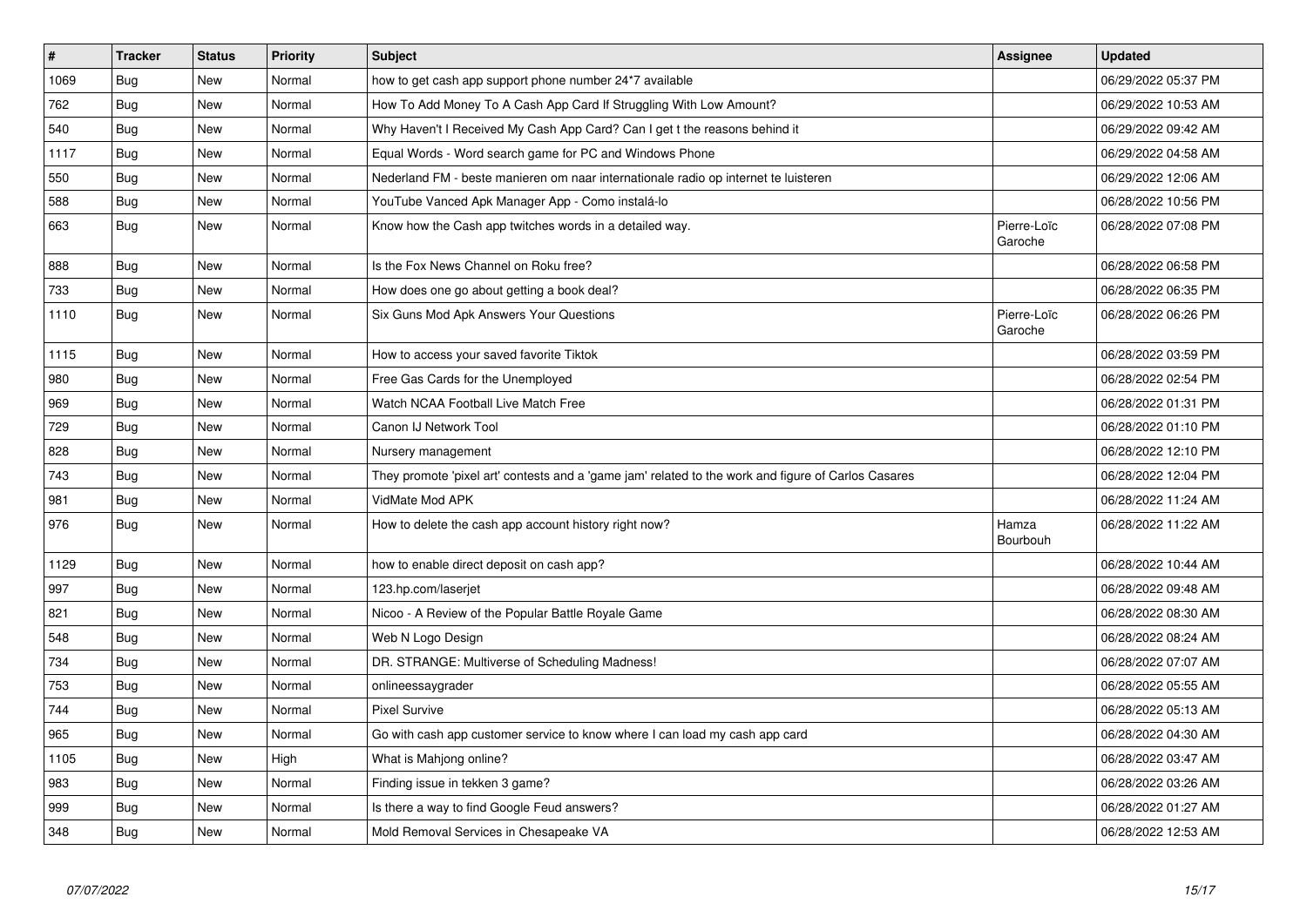| $\vert$ # | <b>Tracker</b> | <b>Status</b> | <b>Priority</b> | <b>Subject</b>                                                                         | <b>Assignee</b>        | <b>Updated</b>      |
|-----------|----------------|---------------|-----------------|----------------------------------------------------------------------------------------|------------------------|---------------------|
| 814       | Bug            | New           | Normal          | Stage Fright Cure                                                                      | Pierre-Loïc<br>Garoche | 06/28/2022 12:31 AM |
| 939       | Bug            | New           | Normal          | Ability to change sound notifications                                                  | Christophe<br>Garion   | 06/27/2022 11:29 PM |
| 607       | Bug            | New           | Normal          | Vex 5                                                                                  |                        | 06/27/2022 11:24 PM |
| 830       | Bug            | New           | Normal          | Poppy Playtime APK                                                                     |                        | 06/27/2022 10:31 PM |
| 737       | Bug            | New           | Normal          | How Do I Talk To A Live Person At Facebook If Anything Is Doubtful?                    |                        | 06/27/2022 09:59 PM |
| 948       | <b>Bug</b>     | New           | Normal          | Canon IJ Network Tool                                                                  |                        | 06/27/2022 09:30 PM |
| 215       | Bug            | New           | Normal          | How For Top Level Cell Phone For You                                                   |                        | 06/27/2022 09:19 PM |
| 73        | Bug            | New           | Urgent          | properties ID is not set in Json in EMF backend                                        | Pierre-Loïc<br>Garoche | 06/27/2022 09:11 PM |
| 971       | <b>Bug</b>     | New           | Normal          | How Do I Check Balance On Cash App Card With Optimum Ease?                             |                        | 06/27/2022 08:16 PM |
| 951       | Bug            | New           | Normal          | Canon.com/ijsetup                                                                      |                        | 06/27/2022 07:56 PM |
| 987       | Bug            | New           | Normal          | <b>Medicinal Mushrooms</b>                                                             |                        | 06/27/2022 07:13 PM |
| 739       | Bug            | New           | Normal          | law dissertation help                                                                  |                        | 06/27/2022 06:12 PM |
| 760       | Bug            | New           | Normal          | apkmod                                                                                 |                        | 06/27/2022 04:13 PM |
| 986       | Bug            | New           | Normal          | dbhdsvbhdf                                                                             | Christophe<br>Garion   | 06/27/2022 04:12 PM |
| 738       | Bug            | New           | Normal          | How Much Amount Do I Get Using The Referral Code For Cash App?                         |                        | 06/27/2022 03:58 PM |
| 1119      | <b>Bug</b>     | New           | Normal          | Klondike Solitaire                                                                     |                        | 06/27/2022 03:00 PM |
| 274       | Bug            | New           | Normal          | How AI is transforming coupon marketing campaigns?                                     | Anonymous              | 06/27/2022 01:54 PM |
| 1101      | <b>Bug</b>     | New           | Normal          | How to Delete Cash App History at once?                                                |                        | 06/27/2022 01:33 PM |
| 233       | Bug            | New           | Normal          | Anauthorsway.com: My User Experience                                                   |                        | 06/27/2022 12:02 PM |
| 1118      | Bug            | New           | Normal          | <b>Gameplay Minecraft</b>                                                              |                        | 06/27/2022 10:33 AM |
| 538       | <b>Bug</b>     | New           | Normal          | Will cash app refund money if scammed quickly?                                         |                        | 06/27/2022 10:25 AM |
| 792       | Bug            | New           | Normal          | What is Google Camera Mod?                                                             |                        | 06/27/2022 10:20 AM |
| 232       | <b>Bug</b>     | New           | Normal          | FM whatsapp messaging app.                                                             |                        | 06/27/2022 10:04 AM |
| 675       | Bug            | New           | Normal          | What Are Smart Tactics To Fix Cash App Transfer Failed Hurdles?                        |                        | 06/27/2022 09:51 AM |
| 819       | <b>Bug</b>     | New           | Normal          | Metal Slug Apk para Android                                                            |                        | 06/27/2022 09:35 AM |
| 988       | <b>Bug</b>     | New           | Normal          | <b>Medicinal Mushrooms</b>                                                             |                        | 06/27/2022 09:33 AM |
| 959       | Bug            | New           | Normal          | Get connected with cash app team-How to get money off cash app at walmart without card |                        | 06/27/2022 08:52 AM |
| 158       | <b>Bug</b>     | New           | Normal          | dfghj zcvgh                                                                            |                        | 06/27/2022 07:28 AM |
| 996       | Bug            | New           | Normal          | Cricut.com/setup                                                                       |                        | 06/27/2022 07:12 AM |
| 807       | <b>Bug</b>     | New           | Normal          | 1v1Battle is a strategic action 'Build and shoot' game                                 |                        | 06/27/2022 06:52 AM |